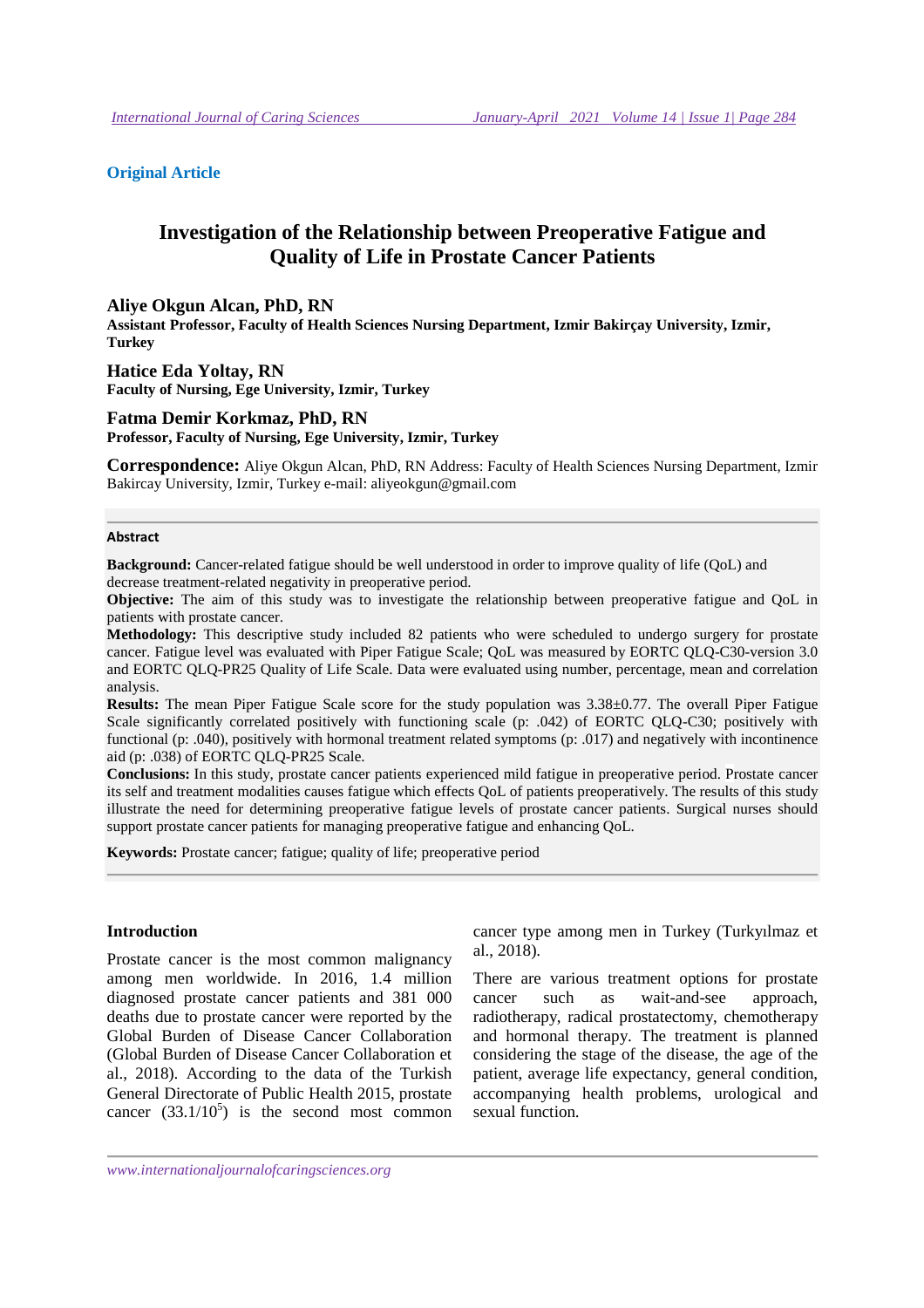A single method can be selected in the treatment plan or it can be applied from a combination of several methods (Turkiye Cumhuriyeti Saglık Bakanlıgı Saglık Arastırmaları Genel Mudurlugu 2017).

## **Background**

Despite advances in prostate cancer treatment, patients may experience many health problems such as fatigue, insomnia, sexual dysfunction, pain, bowel and urination problems during the treatment process (Roth et al., 2008; van Andel et al., 2008; Porreca et al., 2018). One of the most common adverse effects of cancer and cancer treatment is fatigue. The fatigue experienced by cancer patients is different from the fatigue experienced by other patients. Fatigue is more permanent, destructive and long-lasting in cancer patients. It also includes physical, mental and emotional fatigue and does not relax with adequate sleep or relaxation. Therefore fatigue has a negative impact on the selfcare capacity and quality of life (QoL) of patients. Cancer-related fatigue that affects physical and psychological conditions as a result of cancer treatment should be well understood in order to improve QoL and decrease treatment-related negativity. This is very critical in terms of compliance and continuation of treatment (Porreca et al., 2018; Bourke et al., 2015). Therefore, this study was conducted to investigate the relationship between preoperative fatigue level and QoL in prostate cancer patients.

## **Methodology**

This descriptive study was conducted between May 20 and December 20, 2019 in a urology department of a healthcare practice and research hospital in Izmir, Turkey. During data collection period, a total of 128 prostate cancer patients admitted to urology department for undergoing surgery. In this study, setting type I error at 0.05, the power of the test at 0.80 and based on the study performed by researcher, it was determined that the minimum study sample needed 108 patients (Porreca et al., 2018). The study sample consisted of 114 patients who were 18 years of age or older, planned to undergo surgery for prostate cancer in the related hospital and voluntarily agreed to participate in the study.

The data was collected via face-to-face interviews conducted by the researchers, at a convenient time before the surgery. The data were collected with data collection form. The data collection form included 27 questions regarding the sociodemographic and medical status of the patients. The Piper Fatigue Scale was used for fatigue assessment. In order to obtain data related with quality of life "EORTC QLQ-C30-version 3.0" and "EORTC QLQ-PR25" were used.

The Piper Fatigue Scale developed by Piper et al. (1987) evaluates subjective perception of fatigue with four sub-dimensions (behavior/violence, affect, sensory, cognitive / mental) (Piper et al., 1998). The scale consists of 22 items, each of which is evaluated with a visual analog scale of 0- 10 points. In addition, there are 5 items in the scale that are not included in the calculation of points. These substances are used to determine the duration of fatigue and the patients' thoughts about fatigue. The subscale scores of the scale are calculated by dividing the total scores of the items that make up the relevant sub-dimension by the number of items. Total fatigue score is obtained by summing the scores of all items and dividing them by the total number of items. As a result of the average score of 0 (zero) points of no fatigue, 1-3 points of mild fatigue, 4-6 points of moderate fatigue, 7-10 points of fatigue is severe. The Turkish validity and reliability study of the scale was conducted by Can et al. and Cronbach's alpha coefficient was 0.94 (Can, 2001).

The EORTC QLQ-C30 Quality of Life Scale, developed by the European Committee for Cancer Treatment and Organization (EORTC), is a widely used scale for the assessment of quality of life in cancer patients. The scale, which assesses functional aspects of health-related quality of life, general health status and common symptoms in patients, consists of 30 questions in total. The Turkish version of the third version of the scale was conducted by Cankurtaran et al. (2007) and it was reported that the Cronbach α coefficient ranged from 0.56 to 0.85. High functional and general health status scores; low symptom scale score indicates high QoL (Cankurtaran et al., 2008).

EORTC QLQ-PR25 Quality of Life Scale is a scale developed by the European Committee for Cancer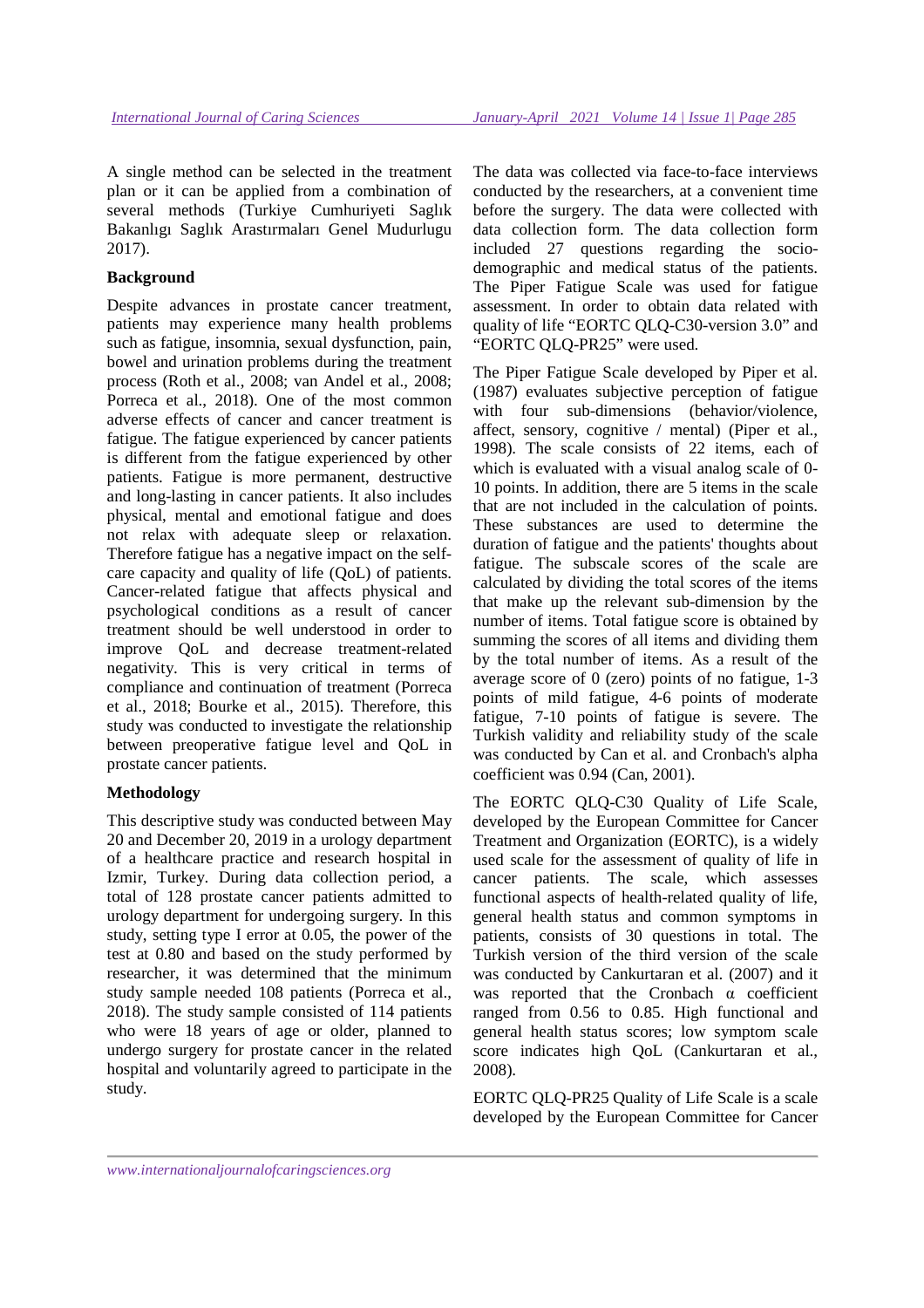Treatment and Organization and Genitourinary Cancer Groups specifically for prostate cancer patients. In addition to the questions in EORTC QLQ-C30, this scale includes 25 questions evaluating urinary, intestinal and sexual functions related to surgery, hormonal or radiotherapy in patients with prostate cancer (van Andel at al., 2008).

This study was approved by the Medical Research Ethics Committee of Ege University (File no:19- 4.IT/23). Written permission to conduct the study was obtained from institution in which the study would be conducted. The purpose and details of the study were explained to the all patients, and written consent was provided by all participants. This study was performed in accordance with the Declaration of Helsinki.

The data were evaluated Statistical Program for Social Sciences (SPSS) for Windows version 20.0 SPSS. Descriptive statistics regarding the sociodemographic characteristics of the participants were analyzed through frequencies and percentages. Compliance of numerical variables with the normal distribution was assessed by Shapiro –Wilk test. For the variables with a normal distribution, Independent Samples T-Test, One Way Anova, Pearson correlation analysis were used. For the variables with a non-normal distribution, Mann Whitney U test and Spearman correlation analysis were used to analyze the relationships among the groups. The resulting Pvalue at, .05 was considered statistically significant.

## **Results**

*Characteristics of the patients:* The mean age of patients was 60.27±6.91 years (min: 40 max: 76) and all (n: 114) of the participants were male. The socio-demographic and disease/treatment characteristics of the patients are given in Table 1.

*Fatigue Measures:* The mean Piper Fatigue Scale value for the study population was 3.38±0.77 (min:1.95 max: 5.82). The mean scores of subdomains of behavioral, affective, sensory, and cognitive/mood attributes of fatigue scale are respectively  $4.04 \pm 1.45$  (min:1.17 max: 8.33), 3.82±1.29 (min:1.40 max: 8.00), 3.26±1.27 (min:

0.80 max: 6.60) and 2.46±0.77 (min: 0.50 max: 4.33) (Table 2). It was determined that 55.3% (n: 63) of the patients experienced mild level of fatigue and 44.7% (n: 51) experienced moderate level of fatigue.

It was determined that age (p: .197), marital status (p: .605), educational status (p: .289), employment status (p: .259), having comorbidities (p: .932), continuous drug usage (p: .533), family history of prostate cancer (p: .729), needing support for selfcaring (p: .069), having a supportive adult for selfcaring (p: .705), having hearing (p: .257), sleep (p: .899) and vision (p: .126) problems, exercising regularly (p: .347), regular nutrition status (p: .565) and decreased appetite (p: .931) did not affect the fatigue scores. The mean fatigue scores tended to be higher in the patients who got psychiatric diagnosis in the last three months (p: .018).

*Quality of Life Measures:* The mean scores of both EORTC QLQ-C30 Quality of Life Scale and EORTC QLQ - PR25 Quality of Life Scale are presented in Table 2. While mean functioning scores of EORTC QLQ-C30 Quality of Life Scale tended to be significantly lower for older patients (r:-0.512 p: .0001), the mean symptom scale scores tended to be significantly higher for older patients (r: 0.300 p: .001). Besides, patients age showed significant positive correlations with functioning scale score (r: 0.384 p: .0001) and sexual activity (r: 0.540 p: .0001); significant negative correlations with urinary symptoms (r: -0.225 p: .016) and incontinence aid (r:-0.187 p:0.047) for EORTC QLQ - PR25 Quality of Life Scale. Having comorbidities is associated with higher functioning scores (p: .0001) and lower symptom scale scores (p: .001). It is also determined that sexual activity scores of patients having comorbidities was lower that patients not having comorbidities (p: .003).

Needing support for self-care was associated with lower functioning scores (p: .028) and higher symptom scale scores (p: .003) in EORTC QLQ-C30 Quality of Life Scale. Also, it was found that patients needing support for self-care showed higher scores in functioning scale (p: .001), sexual activity (p: .003), sexual functioning (p: .030) and bowel symptoms (p: .017).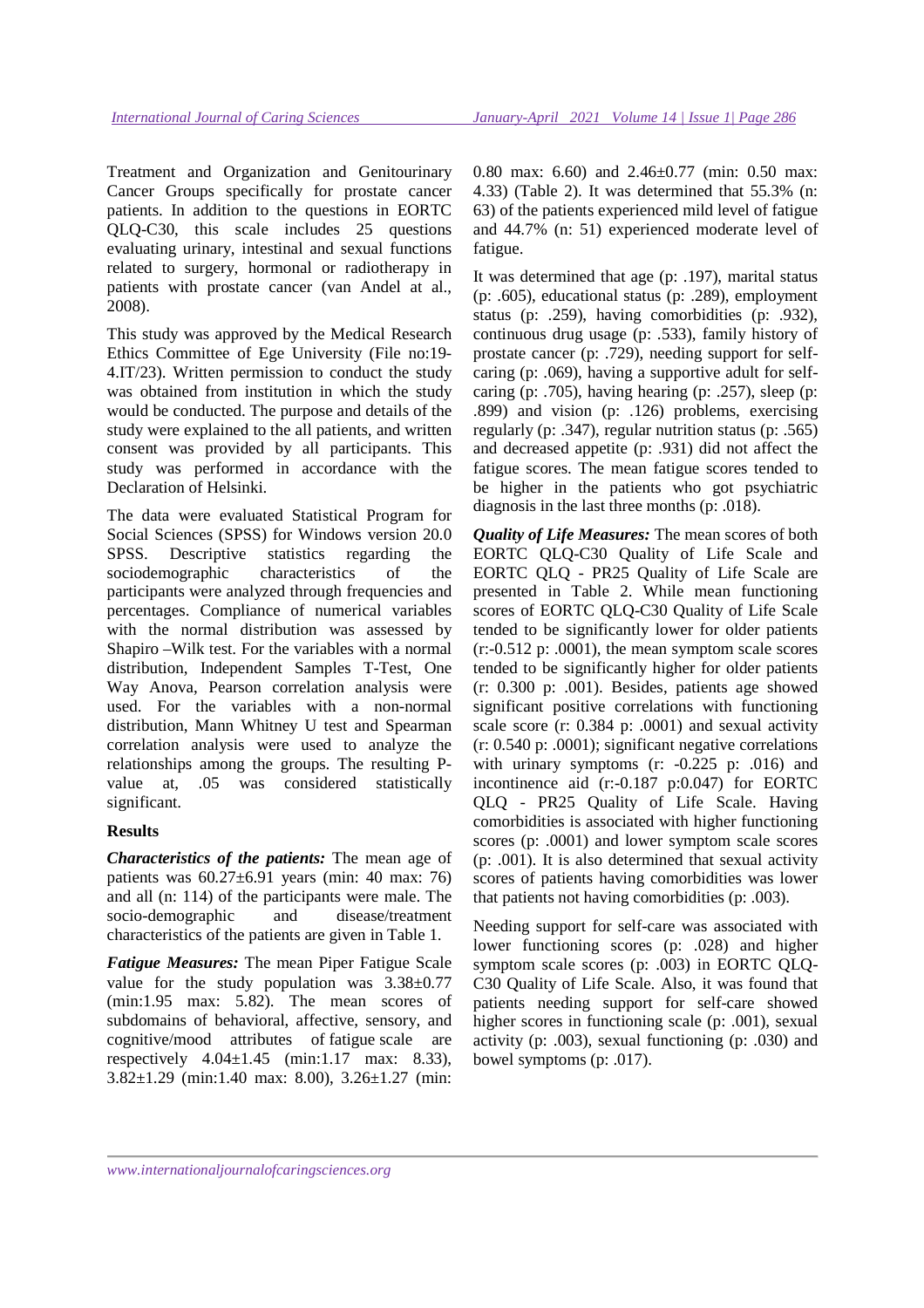| <b>Characteristic</b>                            | <b>Number</b>  | Percentage |
|--------------------------------------------------|----------------|------------|
| <b>Marital status</b>                            |                |            |
| Single                                           | 10             | 8.8        |
| Married                                          | 104            | 91.2       |
| <b>Cohabitants</b>                               |                |            |
| Living alone                                     | $\overline{4}$ | 3.5        |
| Living with spouse and/or children               | 103            | 90.4       |
| Living with other adults                         | 7              | 6.1        |
| <b>Education level</b>                           |                |            |
| Primary school                                   | 5              | 4.4        |
| Secondary school                                 | 22             | 19.3       |
| High school                                      | 60             | 52.6       |
| University                                       | 27             | 23.7       |
| <b>Employement status</b>                        |                |            |
| Part time                                        | 12             | 10.5       |
| Full time                                        | 67             | 58.8       |
| Unemployed                                       | 35             | 30.7       |
| <b>Comorbidities</b>                             |                |            |
| Yes                                              | 69             | 60.5       |
| N <sub>0</sub>                                   | 45             | 39.5       |
| <b>Chronic Diseases<sup>a</sup></b>              |                |            |
| Chronic obstructive pulmonary disease            | 4              | 3.5        |
| Neurologic disorders                             | 4              | 3.5        |
| Gastrointestinal disorder                        | 5              | 4.4        |
| Cardiovascular disorder                          | 14             | 12.3       |
| <b>Diabetes</b>                                  | 15             | 13.2       |
| Chronic kidney failure                           | 19             | 16.7       |
| Hypertension                                     | 30             | 26.3       |
| Getting a psychiatric diagnosis in last 3 months |                |            |
| Yes                                              | 7              | 6.1        |

# **Table 1: Patient Distribution by Their Sociodemographic and Disease/Treatment Characteristics**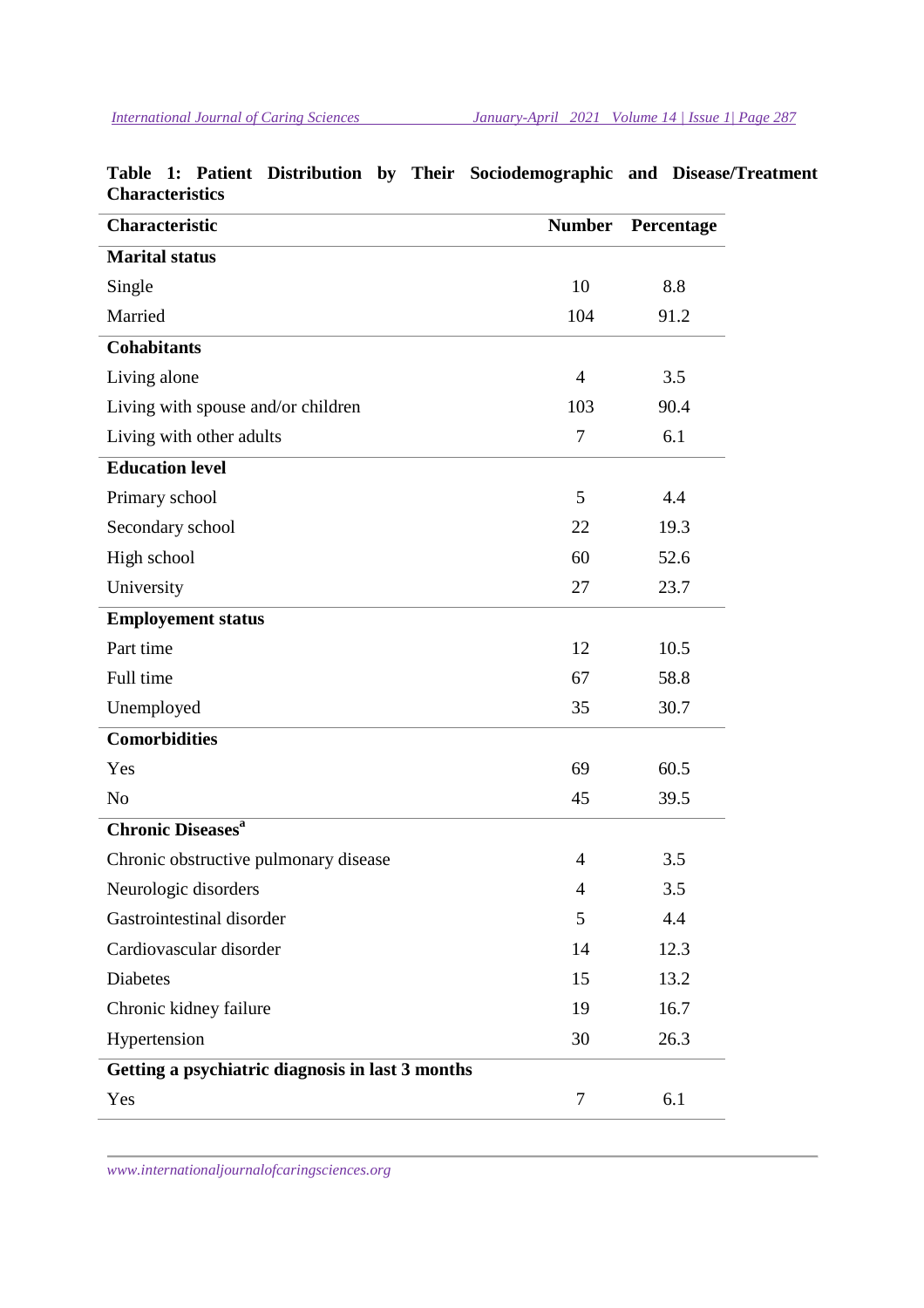| <b>International Journal of Caring Sciences</b> | January-April 2021 Volume 14   Issue 1   Page 288 |  |  |
|-------------------------------------------------|---------------------------------------------------|--|--|
|                                                 |                                                   |  |  |

| N <sub>o</sub>                            | 107            | 93.9 |
|-------------------------------------------|----------------|------|
| <b>Continuous drug usage</b>              |                |      |
| Yes                                       | 40             | 35.1 |
| N <sub>0</sub>                            | 74             | 64.9 |
| Drug usage for prostate cancer            |                |      |
| Yes                                       | 107            | 93.9 |
| N <sub>o</sub>                            | $\tau$         | 6.1  |
| Family history of prostate cancer         |                |      |
| Yes                                       | 12             | 10.5 |
| N <sub>o</sub>                            | 102            | 89.5 |
| <b>Needing support for self-caring</b>    |                |      |
| Yes                                       | 17             | 14.9 |
| N <sub>o</sub>                            | 97             | 85.1 |
| Having a supportive adult for self-caring |                |      |
| Yes                                       | 107            | 93.9 |
| N <sub>o</sub>                            | $\overline{7}$ | 6.1  |
| <b>Having difficulties</b>                |                |      |
| Hearing                                   | 9              | 7.9  |
| Sleep                                     | 36             | 31.6 |
| Vision                                    | 51             | 44.7 |
| Regular exercise                          |                |      |
| Yes                                       | 12             | 10.5 |
| N <sub>o</sub>                            | 102            | 89.5 |
| <b>Regular nutrition</b>                  |                |      |
| Yes                                       | 105            | 92.1 |
| No                                        | 9              | 7.9  |
| <b>Decreased appetite</b>                 |                |      |
| Yes                                       | 33             | 28.9 |
| No                                        | 81             | 71.1 |
|                                           |                |      |

<sup>a</sup> Patients may have multiple diagnoses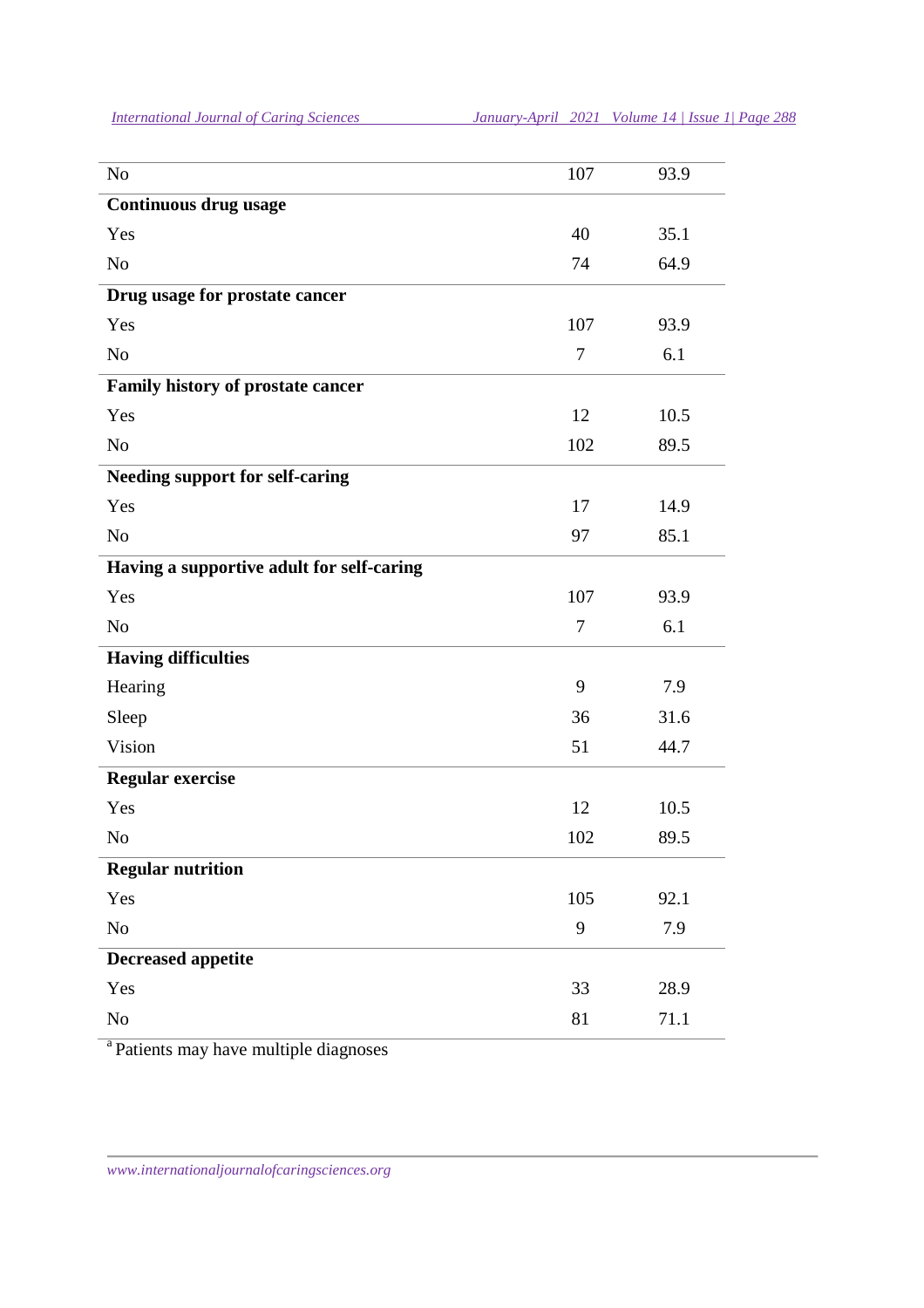| <b>Scale</b>                                      |                |            |                                     | <b>Mean±SD</b>    | Range           |
|---------------------------------------------------|----------------|------------|-------------------------------------|-------------------|-----------------|
|                                                   |                |            | Total                               | $3.38 \pm 0.77$   | $1.95 - 5.82$   |
| Piper Fatigue Scale                               |                |            | Behavioral                          | $4.04 \pm 1.45$   | $1.17 - 8.33$   |
|                                                   |                |            | Affective                           | $3.82 \pm 1.29$   | $1.40 - 8.00$   |
|                                                   |                |            | Sensory                             | $3.26 \pm 1.27$   | $0.80 - 6.60$   |
|                                                   |                |            | Cognitive/Mood                      | $2.46 \pm 0.77$   | $0.50 - 4.33$   |
|                                                   |                |            | <b>Functioning Scales</b>           | 79.04±13.62       | 26.67-100.00    |
|                                                   |                | Life Scale | <b>Symptom Scales</b>               | $19.57 + 9.71$    | 2.56-48.72      |
|                                                   | C30 Quality of |            | <b>Global Health Status</b>         | 48.10±15.87       | 0.00-83.33      |
|                                                   |                |            | <b>Functioning Scales</b>           | 78.12±16.45       | 22.22-100.00    |
|                                                   |                |            | <b>Sexual Activity</b>              | $61.99 \pm 25.43$ | $0.00 - 100.00$ |
|                                                   |                |            | <b>Sexual Functioning</b>           | 86.18±17.84       | 33.33-100.00    |
|                                                   |                |            | <b>Symptom Scales</b>               | $73.15 \pm 11.61$ | 33.33-100.00    |
|                                                   |                |            | <b>Urinary Symptoms</b>             | $41.12 \pm 20.19$ | $0.00 - 100.00$ |
|                                                   |                |            | <b>Bowel Symptoms</b>               | $13.60 \pm 18.33$ | $0.00 - 66.67$  |
|                                                   |                |            | Hormonal Treatment-Related Symptoms | $15.45 \pm 17.70$ | $0.00 - 66.67$  |
| EORTC QLQ - PR25 Quality of Life Scale EORTC QLQ- |                |            | Incontinence Aid                    | 34.21±31.19       | $0.00 - 100.00$ |

# **Table 2: Fatigue and Quality of Life Scores of Patients**

Abbreviation: SD, standard deviation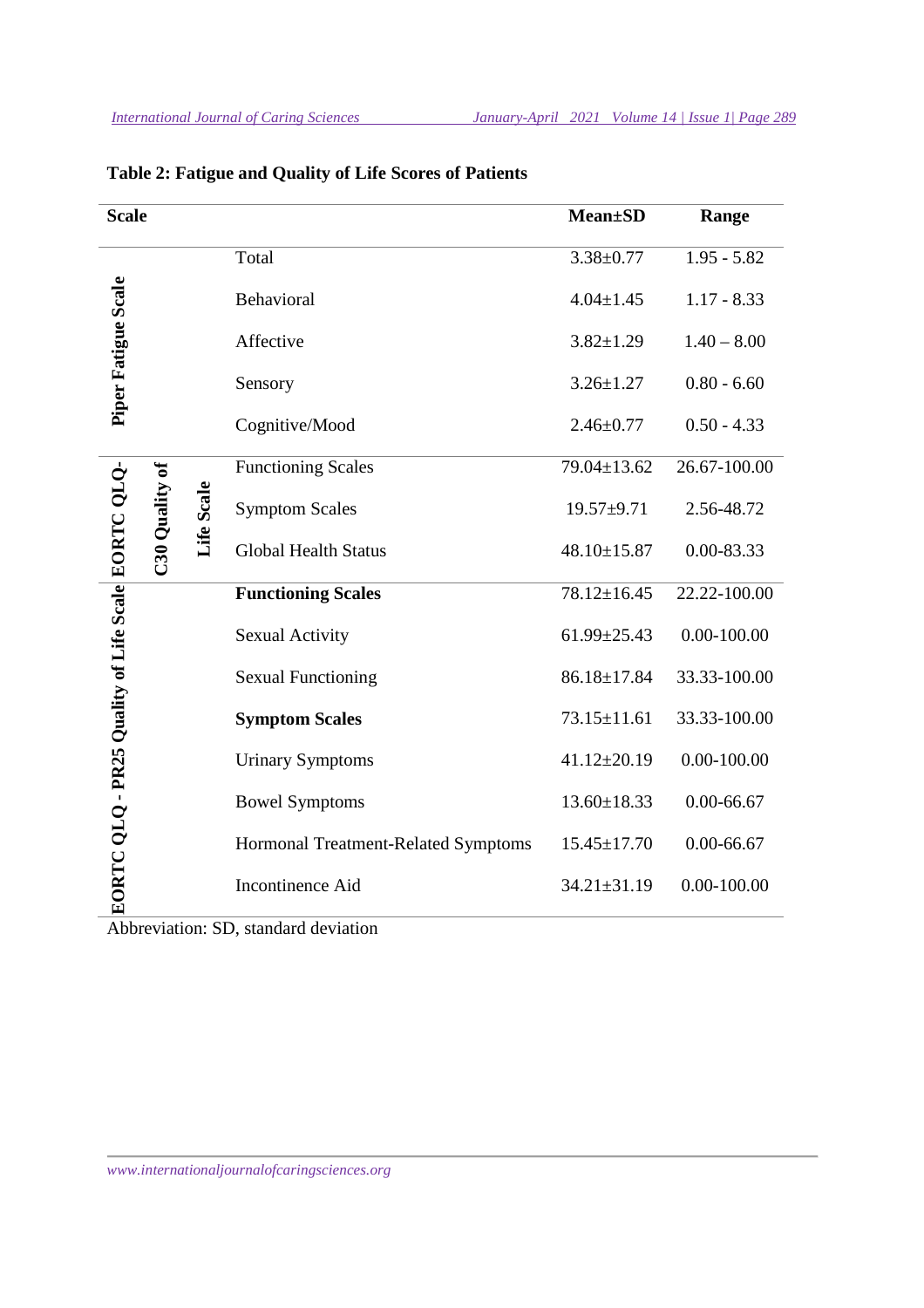|                               |      |                          |                  |                  | <b>EORTC QLQ-C30</b>   |                |                      |                  |                    |                  |              |                  |                  |                  | <b>EORTC QLQ - PR25 Quality of Life Scale</b> |                  |                |                  |                    |                  |              |                  |                    |                  |                  |                  |                  |                  |                  |                  | The Piper Fatigue Scale Scores |                          |                  |
|-------------------------------|------|--------------------------|------------------|------------------|------------------------|----------------|----------------------|------------------|--------------------|------------------|--------------|------------------|------------------|------------------|-----------------------------------------------|------------------|----------------|------------------|--------------------|------------------|--------------|------------------|--------------------|------------------|------------------|------------------|------------------|------------------|------------------|------------------|--------------------------------|--------------------------|------------------|
|                               |      |                          |                  |                  | <b>Quality of Life</b> |                |                      |                  |                    |                  |              |                  |                  |                  |                                               |                  |                |                  |                    |                  |              |                  |                    |                  |                  |                  |                  |                  |                  |                  |                                |                          |                  |
|                               |      |                          |                  | <b>Scale</b>     |                        |                |                      |                  |                    |                  |              |                  |                  |                  |                                               |                  |                |                  |                    |                  |              |                  |                    |                  |                  |                  |                  |                  |                  |                  |                                |                          |                  |
|                               |      | Functioning              | Scale            | Symptom          | Scale                  | Global         | <b>Health Status</b> | Functional       | <b>Scales</b>      | Sexual           | activity     | Sexual           | functioning      | Symptom          | <b>Scales</b>                                 | Urinary          | symptoms       | <b>Bowel</b>     | symptoms           | Hormonal         | treatment    | Incontinence     | .ਰੂ                | Behavioral       |                  | Affective        |                  | Sensory          |                  | Cognitive        |                                | Total                    |                  |
|                               |      | r                        | $\mathbf{p}$     | r                | $\mathbf{p}$           | r              | p                    | r                | p                  | r                | $\mathbf{p}$ | r                | $\mathbf{p}$     | r                | $\mathbf{p}$                                  | r                | $\mathbf{p}$   | r                | $\mathbf{p}$       | r                | $\mathbf{p}$ | r                | $\mathbf{p}$       | r                | $\mathbf{p}$     | r                | $\mathbf{p}$     | r                | $\mathbf{p}$     | r                | $\mathbf{p}$                   | r                        | $\mathbf{p}$     |
|                               | Fun  |                          |                  | $\blacksquare$   | $\boldsymbol{0}$ .     |                | 0                    | $\boldsymbol{0}$ | 0.                 |                  | 0.           | $\mathbf 0$      | 0.               |                  | 0.                                            | $\boldsymbol{0}$ | 0.             | $\boldsymbol{0}$ | $\boldsymbol{0}$ . | $\boldsymbol{0}$ | 0.           | $\boldsymbol{0}$ | 0.                 | $\bf{0}$         | $\boldsymbol{0}$ | $\overline{0}$   | $\boldsymbol{0}$ | $\boldsymbol{0}$ | $\boldsymbol{0}$ | $\boldsymbol{0}$ | $\boldsymbol{0}$               | $\bf{0}$                 | $\bf{0}$         |
|                               | ctio |                          |                  | $\bf{0}$         | 0                      |                |                      |                  | 9                  |                  |              |                  |                  |                  |                                               |                  |                |                  | 2                  |                  | 8            |                  | 3                  |                  |                  |                  |                  |                  |                  |                  |                                |                          |                  |
|                               | nin  |                          |                  |                  | $\bf{0}$               |                | 5                    | 0                | 0                  |                  | 4            |                  |                  |                  |                                               |                  |                |                  | 4                  | 0                |              | 0                |                    |                  |                  |                  |                  |                  |                  | 0                | 3                              |                          | $\bf{0}$         |
|                               | g    |                          |                  | 5                |                        |                |                      |                  |                    |                  |              |                  |                  |                  |                                               |                  |                |                  |                    | 2                | 8            | 9                | 6                  |                  |                  |                  | 9                |                  |                  | 8                |                                |                          | 4                |
|                               | Sca  |                          |                  | $\boldsymbol{0}$ |                        | 5              | 2                    |                  |                    | 9                |              | 1                |                  | $\boldsymbol{9}$ |                                               | $\boldsymbol{0}$ |                |                  |                    | $\sqrt{2}$       |              | 5                |                    | 5                | 2                | $\overline{c}$   | 6                | 9                | 9                | 9                | 4                              | 1                        | $\boldsymbol{2}$ |
| QLQ-C30 Quality of Life Scale | le   |                          |                  | 5                |                        | 5              |                      |                  |                    | $\boldsymbol{2}$ |              |                  |                  | $\mathbf{1}$     |                                               |                  |                |                  |                    |                  |              |                  |                    |                  |                  |                  |                  |                  |                  |                  |                                |                          |                  |
|                               | Sy   |                          | 0.               |                  |                        | $\mathbf{0}$   | $\boldsymbol{0}$     |                  | 0.                 | $\boldsymbol{0}$ | 0.           |                  | 0.               |                  | 0.                                            | $\boldsymbol{0}$ | 0.             | $\boldsymbol{0}$ | 0.                 | $\boldsymbol{0}$ | 0.           | $\boldsymbol{0}$ | $\mathbf{0}$ .     |                  | $\boldsymbol{0}$ | $\boldsymbol{0}$ | $\boldsymbol{0}$ | $\boldsymbol{0}$ | $\boldsymbol{0}$ | $\boldsymbol{0}$ | $\boldsymbol{0}$               |                          | $\mathbf{0}$     |
|                               | mpt  | $\bf{0}$                 | $\bf{0}$         |                  |                        |                |                      | $\theta$         | 9                  |                  |              |                  | 2                | $\Omega$         | 5                                             |                  |                |                  | 5                  |                  | 5            |                  | 9                  |                  |                  |                  |                  |                  |                  |                  |                                | $\overline{0}$           |                  |
|                               | om   |                          | 0                |                  |                        | $\overline{0}$ | 9                    |                  | 0                  |                  | 5            |                  | 8                |                  | $\boldsymbol{0}$                              | 0                | 7              | $\boldsymbol{0}$ | 6                  | 0                | 8            | $\overline{0}$   | $\boldsymbol{0}$   |                  |                  | 0                | 8                | $\theta$         | 7                | 0                | 9                              |                          | 6                |
|                               | Sca  | 5                        | $\boldsymbol{0}$ |                  |                        | $\overline{0}$ | 9                    | 0                | 3                  | 3                | 9            |                  | 3                | 6                | $\boldsymbol{0}$                              | 5                | $\mathfrak{2}$ | 5                | $\boldsymbol{0}$   | 5                |              |                  | 8                  |                  |                  |                  |                  |                  |                  |                  |                                |                          | 4                |
|                               | le   | 0                        | $\mathbf 1$      |                  |                        |                |                      |                  |                    | 3                |              | $\boldsymbol{0}$ |                  | 4                |                                               | $\overline{4}$   |                | 5                |                    |                  |              |                  |                    | 3                | 5                |                  | 3                | 6                | 3                | 6                | 6                              | 4                        | 4                |
| EORTC                         |      | 5                        |                  |                  |                        |                |                      | $\mathbf{2}$     |                    |                  |              | 1                |                  |                  |                                               |                  |                |                  |                    |                  |              |                  |                    | $\boldsymbol{7}$ |                  |                  |                  |                  |                  |                  |                                | $\overline{\mathcal{A}}$ |                  |
|                               | Glo  | $\overline{\phantom{a}}$ | 0.               | $\boldsymbol{0}$ | 0.                     |                |                      | $\boldsymbol{0}$ | $\boldsymbol{0}$ . | $\boldsymbol{0}$ | 0.           | $\mathbf{0}$     | 0.               | $\boldsymbol{0}$ | 0.                                            |                  | 0.             |                  | $\boldsymbol{0}$ . | $\boldsymbol{0}$ | 0.           |                  | $\boldsymbol{0}$ . | $\boldsymbol{0}$ | $\boldsymbol{0}$ | $\boldsymbol{0}$ | $\boldsymbol{0}$ | $\mathbf{0}$     | $\boldsymbol{0}$ | $\boldsymbol{0}$ | $\boldsymbol{0}$               | $\boldsymbol{0}$         | $\mathbf{0}$     |
|                               | bal  | $\boldsymbol{0}$         | 5                |                  | 9                      |                |                      |                  | $\boldsymbol{0}$   |                  | 6            |                  | $\boldsymbol{0}$ |                  |                                               | 0                |                | 0                | 7                  |                  | 6            | 0                | $\boldsymbol{0}$   |                  |                  |                  |                  |                  |                  |                  |                                |                          |                  |

# **Table 3: Correlation Between Patients' Fatigue and Quality of Life Scores**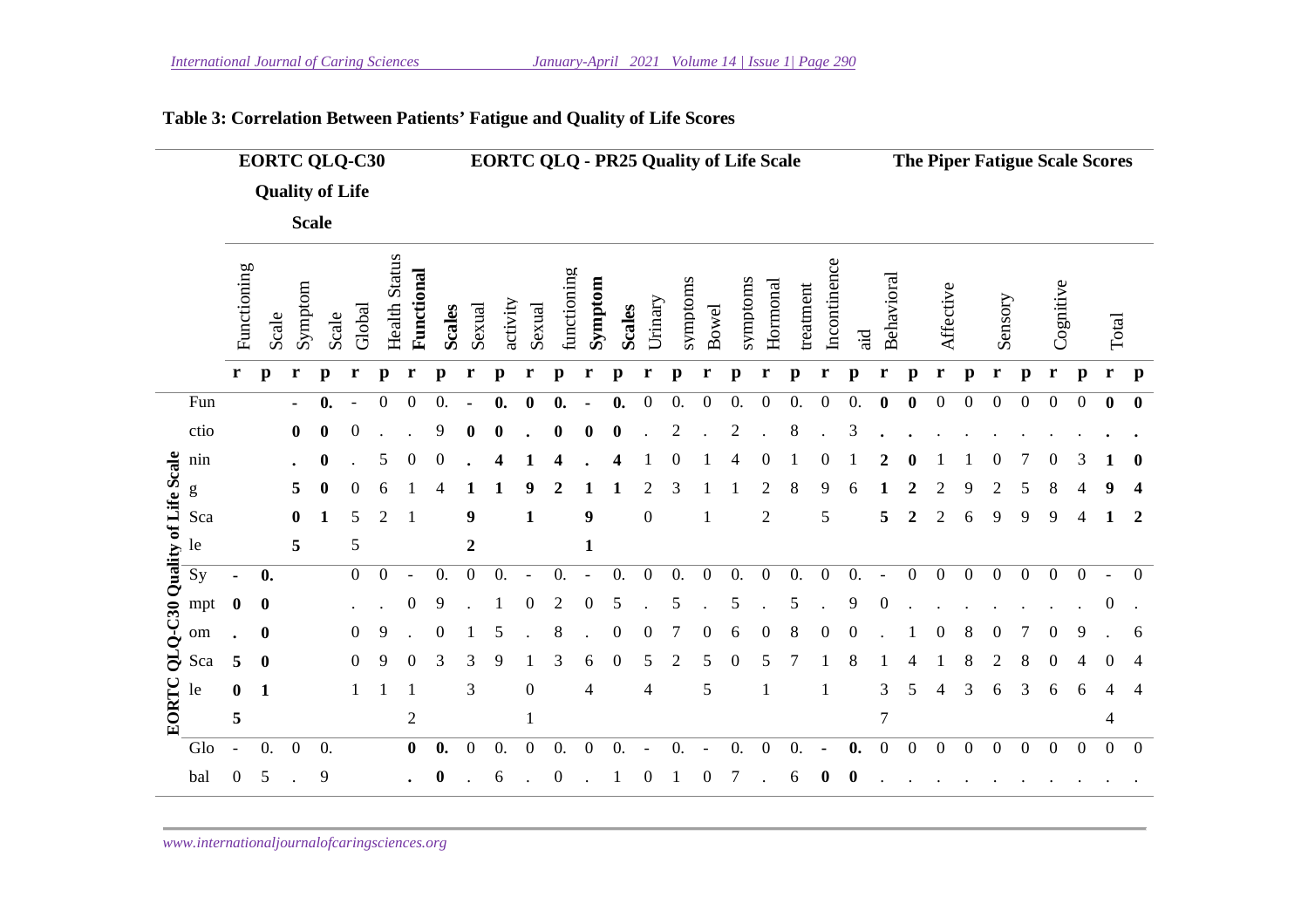|                       | Hea                                                                                                                                                                                                                                                                                                                                                                                                                            |                      | 6                  | $\theta$                 | 9                |                  |                  | 2                |                    | $\theta$         | 2              |                  | 6                |                  | 5                |                | 8                |                  | 6                  | $\Omega$         | 5                |                          | 0                  | $\overline{0}$           | 9                | $\theta$         | 6              |                  | 2              |                          | 0                |                  |                 |
|-----------------------|--------------------------------------------------------------------------------------------------------------------------------------------------------------------------------------------------------------------------------------------------------------------------------------------------------------------------------------------------------------------------------------------------------------------------------|----------------------|--------------------|--------------------------|------------------|------------------|------------------|------------------|--------------------|------------------|----------------|------------------|------------------|------------------|------------------|----------------|------------------|------------------|--------------------|------------------|------------------|--------------------------|--------------------|--------------------------|------------------|------------------|----------------|------------------|----------------|--------------------------|------------------|------------------|-----------------|
|                       | lth                                                                                                                                                                                                                                                                                                                                                                                                                            | $\boldsymbol{0}$     | 2                  | 0                        |                  |                  |                  | $\bf{0}$         |                    |                  | 0              |                  | 3                | 3                | $\theta$         |                | 8                | $\boldsymbol{0}$ | 9                  | 4                |                  |                          | 6                  | 0                        | 8                |                  | 5              |                  | 3              | 6                        |                  | 3                |                 |
|                       | Stat                                                                                                                                                                                                                                                                                                                                                                                                                           | $\overline{5}$       |                    | 1                        |                  |                  |                  | 7                |                    | 7                |                | 5                |                  | $\sqrt{6}$       |                  | $\overline{c}$ |                  | $\mathbf{2}$     |                    | $\overline{2}$   |                  | 5                        |                    | $\overline{c}$           | 7                | 3                | 1              | 3                | $\mathbf{2}$   | $8\,$                    | 4                | 8                | 3               |
|                       | us                                                                                                                                                                                                                                                                                                                                                                                                                             | 5                    |                    |                          |                  |                  |                  |                  |                    |                  |                |                  |                  |                  |                  | 4              |                  | $8\,$            |                    |                  |                  | 7                        |                    |                          |                  |                  |                |                  |                |                          |                  |                  |                 |
|                       | Fu                                                                                                                                                                                                                                                                                                                                                                                                                             | $\overline{0}$       | 0.                 | $\overline{\phantom{a}}$ | $\overline{0}$ . | $\bf{0}$         | $\bf{0}$         |                  |                    | $\bf{0}$         | 0.             | $\boldsymbol{0}$ | $\mathbf{0}$ .   | $\mathbf{0}$     | $\overline{0}$ . | $\blacksquare$ | $\mathbf{0}$ .   | $\overline{0}$   | 0.                 | $\overline{0}$   | 0.               | $\overline{\phantom{a}}$ | $\overline{0}$ .   | $\overline{\phantom{a}}$ | $\overline{0}$   | $\overline{0}$   | $\overline{0}$ | $\mathbf{0}$     | $\bf{0}$       | $\bf{0}$                 | $\bf{0}$         | $\bf{0}$         | $\mathbf{0}$    |
|                       | ncti                                                                                                                                                                                                                                                                                                                                                                                                                           | $\ddot{\phantom{a}}$ | 9                  | $\boldsymbol{0}$         | 9                |                  |                  |                  |                    |                  | 0              |                  | $\bf{0}$         |                  |                  | 0              | 0                |                  | 3                  |                  | 2                | $\boldsymbol{0}$         | 0                  | 0                        |                  |                  |                |                  |                |                          |                  |                  |                 |
|                       | ona                                                                                                                                                                                                                                                                                                                                                                                                                            | $\boldsymbol{0}$     | $\boldsymbol{0}$   |                          | $\boldsymbol{0}$ | 2                | 0                |                  |                    |                  |                | 7                | $\bf{0}$         |                  |                  |                | 0                | $\theta$         | 0                  |                  | 3                |                          | 9                  |                          | 5                |                  | $\theta$       | 2                |                |                          |                  |                  |                 |
|                       | -1                                                                                                                                                                                                                                                                                                                                                                                                                             | 1                    | 4                  | $\theta$                 | 3                | $\bf{0}$         | 2                |                  |                    | 3                |                | g                |                  | 3                | 5                |                | 5                | 9                | 6                  |                  |                  |                          | 9                  | $\boldsymbol{0}$         | 0                | 6                | 8              |                  | 2              |                          |                  |                  |                 |
|                       | Sca                                                                                                                                                                                                                                                                                                                                                                                                                            | $\overline{1}$       |                    | 1                        |                  | $\overline{7}$   | 7                |                  |                    | 9                | $\mathbf{1}$   | 8                | $\mathbf{1}$     | 7                |                  | 6              |                  | 7                |                    | $\mathfrak{Z}$   |                  | 5                        |                    | 6                        | 5                | -1               | 6              | $\overline{7}$   | $\bf{0}$       | 9                        | 4                | 3                | $\mathbf{0}$    |
|                       | les                                                                                                                                                                                                                                                                                                                                                                                                                            |                      |                    | $\overline{c}$           |                  |                  |                  |                  |                    |                  |                |                  |                  |                  |                  | 2              |                  |                  |                    |                  |                  | 5                        |                    | 3                        |                  |                  |                |                  |                |                          |                  |                  |                 |
| Quality of Life Scale | Sex                                                                                                                                                                                                                                                                                                                                                                                                                            | $\blacksquare$       | $\boldsymbol{0}$ . | $\mathbf{0}$             | $\overline{0}$ . | $\overline{0}$   | $\overline{0}$   | $\mathbf{0}$     | 0.                 |                  |                | $\bf{0}$         | $\mathbf{0}$ .   | $\boldsymbol{0}$ | $\overline{0}$ . | $\blacksquare$ | $\mathbf{0}$ .   | $\mathbf{0}$     | $\theta$ .         | $\boldsymbol{0}$ | $\overline{0}$ . | $\blacksquare$           | $\boldsymbol{0}$ . | $\overline{\phantom{a}}$ | $\overline{0}$   | $\overline{0}$   | $\overline{0}$ | $\bf{0}$         | $\bf{0}$       | $\overline{0}$           | $\overline{0}$   | $0\quad 0$       |                 |
|                       | ual                                                                                                                                                                                                                                                                                                                                                                                                                            | $\boldsymbol{0}$     | $\bf{0}$           |                          |                  |                  |                  |                  | $\bf{0}$           |                  |                |                  | $\boldsymbol{0}$ |                  |                  | 0              | 0                |                  | 6                  |                  | 0                | 0                        | 0                  | $\boldsymbol{0}$         |                  |                  |                |                  |                |                          |                  |                  |                 |
|                       | acti                                                                                                                                                                                                                                                                                                                                                                                                                           |                      | 4                  |                          | 5                | $\overline{0}$   | 6                | 7                | 0                  |                  |                |                  |                  |                  | 8                |                | $\bf{0}$         | $\theta$         |                    |                  | 6                |                          | $\mathbf{2}$       |                          | 2                | $\theta$         |                |                  |                |                          |                  |                  |                 |
|                       |                                                                                                                                                                                                                                                                                                                                                                                                                                |                      |                    |                          |                  |                  |                  |                  |                    |                  |                |                  |                  |                  |                  |                |                  |                  |                    |                  |                  |                          |                    |                          |                  |                  |                |                  |                |                          |                  |                  |                 |
|                       | vity                                                                                                                                                                                                                                                                                                                                                                                                                           | 1                    | 1                  | 3                        | 9                | 4                | 2                | 3                | $\bf{0}$           |                  |                | 3                | $\boldsymbol{2}$ | 2                | 9                | 2              | 6                | 4                | 5                  |                  | 8                | 2                        | 7                  |                          | 5                | 9                | 0              | 9                |                |                          |                  |                  | 6               |
| $-$ PR25              |                                                                                                                                                                                                                                                                                                                                                                                                                                | $\boldsymbol{9}$     |                    | 3                        |                  | $\tau$           | $\boldsymbol{0}$ | $\boldsymbol{9}$ | $\mathbf{1}$       |                  |                | 5                |                  | $\overline{4}$   |                  | 5              |                  | $8\,$            |                    | $\mathbf 1$      |                  | $\bf{0}$                 |                    | 0                        | 4                | 7                | 5              | $\boldsymbol{0}$ | 3              | 6                        | 3                |                  | 3               |
|                       |                                                                                                                                                                                                                                                                                                                                                                                                                                | $\boldsymbol{2}$     |                    |                          |                  |                  |                  |                  |                    |                  |                |                  |                  |                  |                  | 6              |                  |                  |                    |                  |                  | 7                        |                    | $\,8\,$                  |                  |                  |                |                  |                |                          |                  |                  |                 |
| QLQ                   | Sex                                                                                                                                                                                                                                                                                                                                                                                                                            | $\bf{0}$             | 0.                 | $\overline{\phantom{a}}$ | $\theta$ .       | $\overline{0}$   | $\boldsymbol{0}$ | $\bf{0}$         | $\boldsymbol{0}$ . | $\bf{0}$         | 0.             |                  |                  | $\overline{0}$   | 0.               |                | $\overline{0}$ . | $\boldsymbol{0}$ | 0.                 | $\boldsymbol{0}$ | $\overline{0}$ . | $\boldsymbol{0}$         | 0.                 | $\boldsymbol{0}$         | $\boldsymbol{0}$ | $\mathbf{0}$     | $\mathbf{0}$   | $\mathbf{0}$     | $\overline{0}$ | $\overline{0}$           | $\overline{0}$   | $\overline{0}$   | $\overline{0}$  |
|                       | ual                                                                                                                                                                                                                                                                                                                                                                                                                            |                      | $\boldsymbol{0}$   | $\boldsymbol{0}$         | $\overline{2}$   |                  |                  |                  | $\bf{0}$           |                  | 0              |                  |                  |                  | 6                | $\mathbf{0}$   | $\overline{c}$   |                  | 3                  |                  | 8                |                          |                    |                          |                  |                  |                |                  |                |                          |                  |                  |                 |
| EORTC                 | fun                                                                                                                                                                                                                                                                                                                                                                                                                            | 1                    | 4                  |                          | 8                |                  | 0                | 7                |                    |                  | 1              |                  |                  | 0                |                  |                | 4                | $\overline{0}$   | 5                  | $\theta$         | 3                | 0                        | 5                  | 0                        | 9                |                  |                |                  |                |                          |                  |                  |                 |
|                       | ctio                                                                                                                                                                                                                                                                                                                                                                                                                           | 9                    | $\mathbf{2}$       | 1                        | 3                | 7                | 6                | 9                | $\bf{0}$           | 3                | 2              |                  |                  |                  | 8                |                | $\boldsymbol{0}$ | 8                | 6                  |                  | 9                | $\overline{c}$           | 9                  | $\overline{0}$           |                  |                  | 4              | 4                |                |                          | 6                |                  | 2               |
|                       | nin                                                                                                                                                                                                                                                                                                                                                                                                                            | $\mathbf{1}$         |                    | $\boldsymbol{0}$         |                  | $5\overline{)}$  | $\mathfrak{Z}$   | 8                | $\mathbf{1}$       | 5                |                |                  |                  | 7                |                  |                |                  | 7                |                    | 9                |                  | 9                        |                    | 3                        | 4                | $\boldsymbol{0}$ | 6              | 9                | 5              | 3                        | 6                | 5                | $5\overline{5}$ |
|                       | $\mathbf{g}% _{T}=\mathbf{g}_{T}=\mathbf{g}_{T}=\mathbf{g}_{T}=\mathbf{g}_{T}=\mathbf{g}_{T}=\mathbf{g}_{T}=\mathbf{g}_{T}=\mathbf{g}_{T}=\mathbf{g}_{T}=\mathbf{g}_{T}=\mathbf{g}_{T}=\mathbf{g}_{T}=\mathbf{g}_{T}=\mathbf{g}_{T}=\mathbf{g}_{T}=\mathbf{g}_{T}=\mathbf{g}_{T}=\mathbf{g}_{T}=\mathbf{g}_{T}=\mathbf{g}_{T}=\mathbf{g}_{T}=\mathbf{g}_{T}=\mathbf{g}_{T}=\mathbf{g}_{T}=\mathbf{g}_{T}=\mathbf{g}_{T}=\math$ |                      |                    | 1                        |                  |                  |                  |                  |                    |                  |                |                  |                  |                  |                  | 1              |                  |                  |                    |                  |                  |                          |                    |                          |                  |                  |                |                  |                |                          |                  |                  |                 |
|                       | <b>Sy</b>                                                                                                                                                                                                                                                                                                                                                                                                                      | $\blacksquare$       | 0.                 | $\overline{\phantom{a}}$ | 0.               | $\boldsymbol{0}$ | $\boldsymbol{0}$ | $\boldsymbol{0}$ | $\boldsymbol{0}$ . | $\boldsymbol{0}$ | $\mathbf{0}$ . | $\boldsymbol{0}$ | 0.               |                  |                  | $\sim$         | $\mathbf{0}$ .   | $\blacksquare$   | $\boldsymbol{0}$ . |                  | 0.               | $\blacksquare$           | 0.                 | $\overline{\phantom{a}}$ | $\boldsymbol{0}$ | $\boldsymbol{0}$ | $\mathbf{0}$   | $\boldsymbol{0}$ | $\mathbf{0}$   | $\overline{\phantom{a}}$ | $\boldsymbol{0}$ |                  | $\mathbf{0}$    |
|                       | mp                                                                                                                                                                                                                                                                                                                                                                                                                             | $\bf{0}$             | $\bf{0}$           | $\boldsymbol{0}$         | $\sqrt{5}$       |                  |                  |                  | 1                  |                  | -1             |                  | 6                |                  |                  | $\bf{0}$       | 0                |                  | 0                  |                  |                  | $\bf{0}$                 | 0                  | $\boldsymbol{0}$         |                  |                  |                |                  |                | $\boldsymbol{0}$         |                  | $\boldsymbol{0}$ |                 |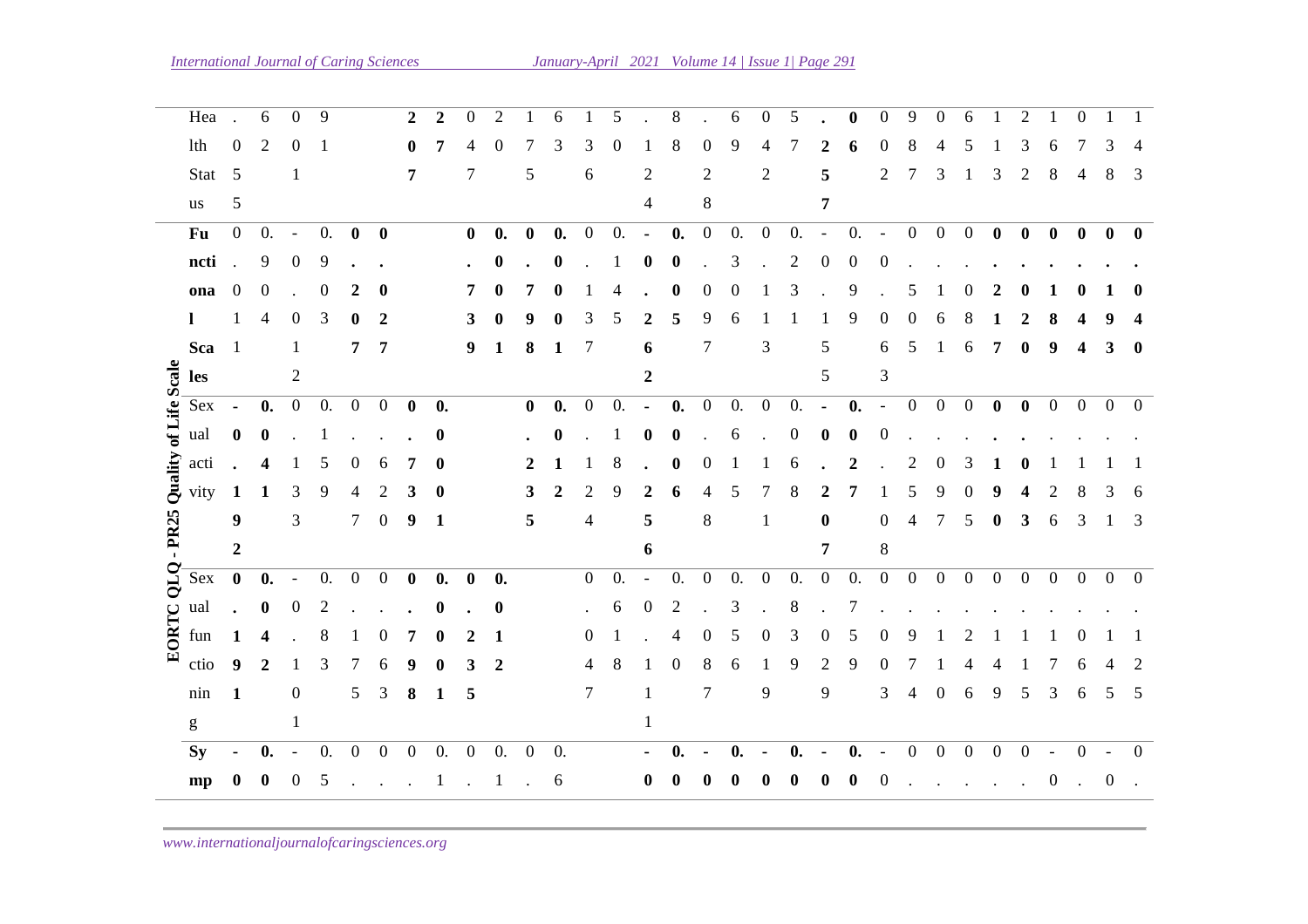| to        |                             | $\overline{\mathbf{4}}$ |                | $\mathbf{0}$    |                             |                 |                                                         | 4                             |                 | 8              | $\overline{0}$       | $\mathbf{1}$   |                         |                |                | $\bf{0}$       |                     | $\bf{0}$     |                | $\mathbf{0}$        |                     | $\bf{0}$           |                |                                                  | $\overline{0}$ | 5               | $\mathbf{0}$                                                                                                                                                                                                                      | 7               |                | 8              |                     | 7              |
|-----------|-----------------------------|-------------------------|----------------|-----------------|-----------------------------|-----------------|---------------------------------------------------------|-------------------------------|-----------------|----------------|----------------------|----------------|-------------------------|----------------|----------------|----------------|---------------------|--------------|----------------|---------------------|---------------------|--------------------|----------------|--------------------------------------------------|----------------|-----------------|-----------------------------------------------------------------------------------------------------------------------------------------------------------------------------------------------------------------------------------|-----------------|----------------|----------------|---------------------|----------------|
| m         | 1                           | 1                       | 6              | $\overline{0}$  | 3                           | 5               | 3                                                       | 5                             | 2               | 9              | 4                    | 8              |                         |                | 8              | $\mathbf{0}$   | 3                   | $\mathbf{0}$ |                |                     |                     |                    |                | $\mathcal{D}_{\mathcal{L}}$                      |                | 5               | 2                                                                                                                                                                                                                                 | 9               | $\theta$       | $\overline{4}$ | 3                   | $\overline{4}$ |
| Sca       | $\overline{\mathbf{9}}$     |                         | $\overline{4}$ |                 |                             | 6 0             | $\overline{7}$                                          |                               | 4               |                | 7                    |                |                         |                | $\mathbf{0}$   | 1              | 3                   | 1            | 4              | $\mathbf 1$         | 8                   | 1                  | $\overline{4}$ | 5                                                | 6              | $\overline{3}$  | $5\overline{)}$                                                                                                                                                                                                                   | $\overline{0}$  | $\overline{1}$ | $\Omega$       |                     | -1             |
| les       | $\mathbf{1}$                |                         |                |                 |                             |                 |                                                         |                               |                 |                |                      |                |                         |                | 7              |                | $\overline{7}$      |              | 6              |                     | 5                   |                    | 5              |                                                  |                |                 |                                                                                                                                                                                                                                   |                 | 9              |                |                     |                |
| Uri       | $\overline{0}$              |                         |                | $0. 0 0. - 0$   |                             |                 |                                                         | $\mathbf{0}$ .                | $\sim$          | $\mathbf{0}$ . | $\sim$               | 0.             | $\blacksquare$          | $\bf{0.}$      |                |                | $\overline{0}$      | 0.           | $\sim$         | 0.                  | $\mathbf{0}$        | $\boldsymbol{0}$ . |                | $0 \t 0 \t - \t 0 \t - \t 0 \t - \t 0 \t - \t 0$ |                |                 |                                                                                                                                                                                                                                   |                 |                |                |                     |                |
| nar       | $\mathcal{L}^{\text{max}}$  | 2                       | $\sim 10^{-1}$ | $5\overline{)}$ | $\overline{0}$              | $\sim 10^{-11}$ | $\bf{0}$                                                | $\bf{0}$                      | $\mathbf{0}$    | $\bf{0}$       | $\overline{0}$       | 2              | $\mathbf{0}$            | $\mathbf{0}$   |                |                | $\mathcal{L}^{\pm}$ | 9            | $\overline{0}$ | 5                   |                     | $\cdot$ 0          |                | $\cdot$ $\cdot$ 0                                |                |                 | $0 \t 0$                                                                                                                                                                                                                          |                 |                | $\cdot$ 0      |                     | $\sim$         |
|           | 1                           | $\overline{0}$          | $\overline{0}$ | $\tau$          |                             | $\therefore$ 1  | $\sim$                                                  | $\bf{0}$                      |                 | $\mathbf{0}$   |                      | 4              |                         | $\mathbf{0}$   |                |                | $\overline{0}$      | 1            |                | 4                   | 5                   | $\bf{0}$           | $\mathbf{1}$   | 2                                                | $\sim$         | $5\overline{)}$ |                                                                                                                                                                                                                                   |                 | 7,             | 7              |                     | -7             |
| y         |                             |                         |                |                 |                             |                 |                                                         |                               |                 |                |                      |                |                         |                |                |                |                     |              |                |                     |                     |                    |                |                                                  |                |                 | $\sim$                                                                                                                                                                                                                            |                 |                |                |                     |                |
| <b>SV</b> |                             | $2 \quad 3$             | 5 <sup>5</sup> | 2               | 1                           | 8               | $\overline{2}$                                          | 5                             | 2               | 6              | -1                   | $\overline{0}$ | 8                       | $\mathbf{0}$   |                |                | 1                   | -1           | $\overline{0}$ | 8                   | 4                   | $\bf{0}$           | 1              | 1                                                | $\overline{0}$ | $\mathfrak{Z}$  | 2                                                                                                                                                                                                                                 | 8               | $\overline{0}$ | 5              | 3                   | 5              |
| mpt       | $\overline{0}$              |                         | $\overline{4}$ |                 | $\overline{2}$              | 8               | 6                                                       |                               | 5               |                | -1                   |                | $\bf{0}$                | -1             |                |                | $\mathbf{1}$        |              | 5              |                     |                     | $2 \quad 1$        |                | 6 8 5 0 6 3                                      |                |                 |                                                                                                                                                                                                                                   |                 |                |                | 3 0 0 4             |                |
| om        |                             |                         |                |                 | $\overline{4}$              |                 | $\boldsymbol{2}$                                        |                               | 6               |                | -1                   |                | 7                       |                |                |                |                     |              | $\tau$         |                     |                     |                    |                |                                                  | 9              |                 |                                                                                                                                                                                                                                   |                 | $\overline{0}$ |                |                     |                |
| S         |                             |                         |                |                 |                             |                 |                                                         |                               |                 |                |                      |                |                         |                |                |                |                     |              |                |                     |                     |                    |                |                                                  |                |                 |                                                                                                                                                                                                                                   |                 |                |                |                     |                |
| Bo        | $\mathbf{0}$                | 0.                      | $\overline{0}$ |                 |                             |                 |                                                         | $0. -0 0 0. 0 0. 0$           |                 |                |                      |                |                         | $0. - 0. 0$    |                | 0.             |                     |              |                | $0\quad 0. \quad 0$ |                     |                    | $0. -$         |                                                  |                |                 |                                                                                                                                                                                                                                   |                 |                |                | $0 - 0 0 0 0 0 - 0$ |                |
| wel       | $\mathcal{L}^{\mathcal{L}}$ | 2                       | $\sim$         | $5\overline{)}$ | $\overline{0}$              |                 |                                                         | $\therefore$ 3 $\therefore$ 6 |                 |                | $\sim$               | 3              | $\mathbf{0}$            | $\mathbf{0}$   |                | 9              |                     |              |                | 9                   | $\sim$              | 6 0                |                | $\cdot$ 0                                        |                |                 | $\mathbf{r}$ . The set of the set of the set of the set of the set of the set of the set of the set of the set of the set of the set of the set of the set of the set of the set of the set of the set of the set of the set of t |                 |                |                | $\overline{0}$      |                |
| sy        | $\mathbf{1}$                | $\overline{4}$          | $\overline{0}$ | 6               | $\mathbb{Z}^{\mathbb{Z}^2}$ | $7\overline{ }$ | $\overline{0}$                                          | $\overline{0}$                | $\overline{0}$  | -1             | $\overline{0}$       | 5              |                         | $\mathbf{0}$   | $\theta$       | $\overline{1}$ |                     |              | $\overline{0}$ | -1                  | $\overline{0}$      | $\overline{4}$     | $\mathbf{r}$   | $\overline{2}$                                   | $\sim$         | $5\overline{)}$ | $\overline{0}$                                                                                                                                                                                                                    | $5\overline{)}$ | $\overline{0}$ | $\overline{3}$ |                     | 8              |
| mpt       | -1                          | $\overline{1}$          | 5              | $\overline{0}$  | $\overline{0}$              | 6               | 9                                                       | 6                             | $\overline{4}$  | 5              | 8                    | 6              | 3                       | $\mathbf{0}$   |                | -1             |                     |              | -1             | 2                   | $\overline{4}$      | 6                  | -1             | 5                                                | $\overline{0}$ | -1              | $5\overline{)}$                                                                                                                                                                                                                   | $\overline{4}$  | 8              | 8              | $\Omega$            | $\Omega$       |
| om        | $\overline{1}$              |                         | 5              |                 | $\overline{2}$              | 9               | $\overline{7}$                                          |                               | 8               |                | $\tau$               |                | $\mathbf{3}$            | -1             | $\overline{1}$ |                |                     |              | $\overline{0}$ |                     | 3                   |                    | $\overline{0}$ | $\overline{4}$                                   | 6              | 9               | $7\phantom{.0}$                                                                                                                                                                                                                   | 6               | 2              | 8              | 2                   | $\overline{1}$ |
| S.        |                             |                         |                |                 | 8                           |                 |                                                         |                               |                 |                |                      |                | 7                       |                |                |                |                     |              |                |                     |                     |                    | 8              |                                                  | -1             |                 |                                                                                                                                                                                                                                   |                 |                |                | 4                   |                |
| Hor       | $\overline{0}$              | 0. 0                    |                | 0.              | $\overline{0}$              |                 |                                                         | $0 \quad 0 \quad 0. \quad 0$  |                 | 0.             | $\overline{0}$       | 0.             | $\blacksquare$          | $\mathbf{0}$ . | $\sim$ $-$     | 0. 0           |                     | 0.           |                |                     | $\omega_{\rm{max}}$ | 0.                 | $\mathbf{0}$   | $\bf{0}$                                         |                |                 | $0 \t0 \t0 \t0 \t0 \t0$                                                                                                                                                                                                           |                 |                |                | $\mathbf{0}$        | $\mathbf{0}$   |
| mo        | $\mathbf{L}$                | 8                       | $\mathbf{L}$   | 5               |                             |                 | $\mathcal{L}^{\text{max}}$ , $\mathcal{L}^{\text{max}}$ | 2.                            |                 | $\overline{0}$ | $\ddot{\phantom{a}}$ | 8              | $\mathbf{0}$            | $\bf{0}$       | $\overline{0}$ | 5 <sup>5</sup> | $\sim 10$           | 9            |                |                     | $\overline{0}$      | -1                 |                |                                                  |                |                 |                                                                                                                                                                                                                                   |                 |                |                |                     |                |
| nal       | $\theta$                    | -1                      | $\overline{0}$ | 8               | $\overline{0}$              | 6               | $\overline{1}$                                          | $\mathfrak{Z}$                | $\mathbf{1}$    | 6              | $\overline{0}$       | 3              |                         | $\mathbf{0}$   |                | $\overline{4}$ | $\overline{0}$      | -1           |                |                     |                     | 2                  | 2              | $\mathbf{0}$                                     | $\overline{0}$ | 3               | $\overline{0}$                                                                                                                                                                                                                    | 6               | $\Omega$       |                |                     | $\mathbf{0}$   |
|           | 2                           |                         | 5              | 7               | $\overline{4}$              | $5\overline{)}$ |                                                         |                               | $7\phantom{.0}$ | 8              |                      | 9              |                         |                |                | 8              | -1                  | 2            |                |                     |                     |                    |                |                                                  | 9              |                 |                                                                                                                                                                                                                                   |                 | $\tau$         |                |                     |                |
| trea      |                             | 8                       |                |                 |                             |                 | 1                                                       | -1                            |                 |                | $\mathbf{1}$         |                | $\mathbf{3}$            | $\bf{0}$       | $\overline{0}$ |                |                     |              |                |                     | $\mathbf{1}$        | 8                  | $\mathbf{3}$   | 1                                                |                | $\overline{0}$  | $\overline{4}$                                                                                                                                                                                                                    | $\overline{3}$  |                | 3              | 2                   | -1             |
| $t$ me 2  |                             |                         | $\mathbf{1}$   |                 | $\overline{2}$              | $7\phantom{.0}$ | 3                                                       |                               | -1              |                | 9                    |                | $\overline{\mathbf{4}}$ | 1              | 5              |                | $\overline{0}$      |              |                |                     | 4                   |                    | $\overline{4}$ | $\mathbf{2}$                                     |                |                 | 7 6 4 8 4                                                                                                                                                                                                                         |                 |                | 6              | 4                   | $\overline{7}$ |
| nt        |                             |                         |                |                 |                             |                 |                                                         |                               |                 |                |                      |                | 6                       |                | 7              |                |                     |              |                |                     | 3                   |                    |                |                                                  |                |                 |                                                                                                                                                                                                                                   |                 |                |                |                     |                |
| rela      |                             |                         |                |                 |                             |                 |                                                         |                               |                 |                |                      |                |                         |                |                |                |                     |              |                |                     |                     |                    |                |                                                  |                |                 |                                                                                                                                                                                                                                   |                 |                |                |                     |                |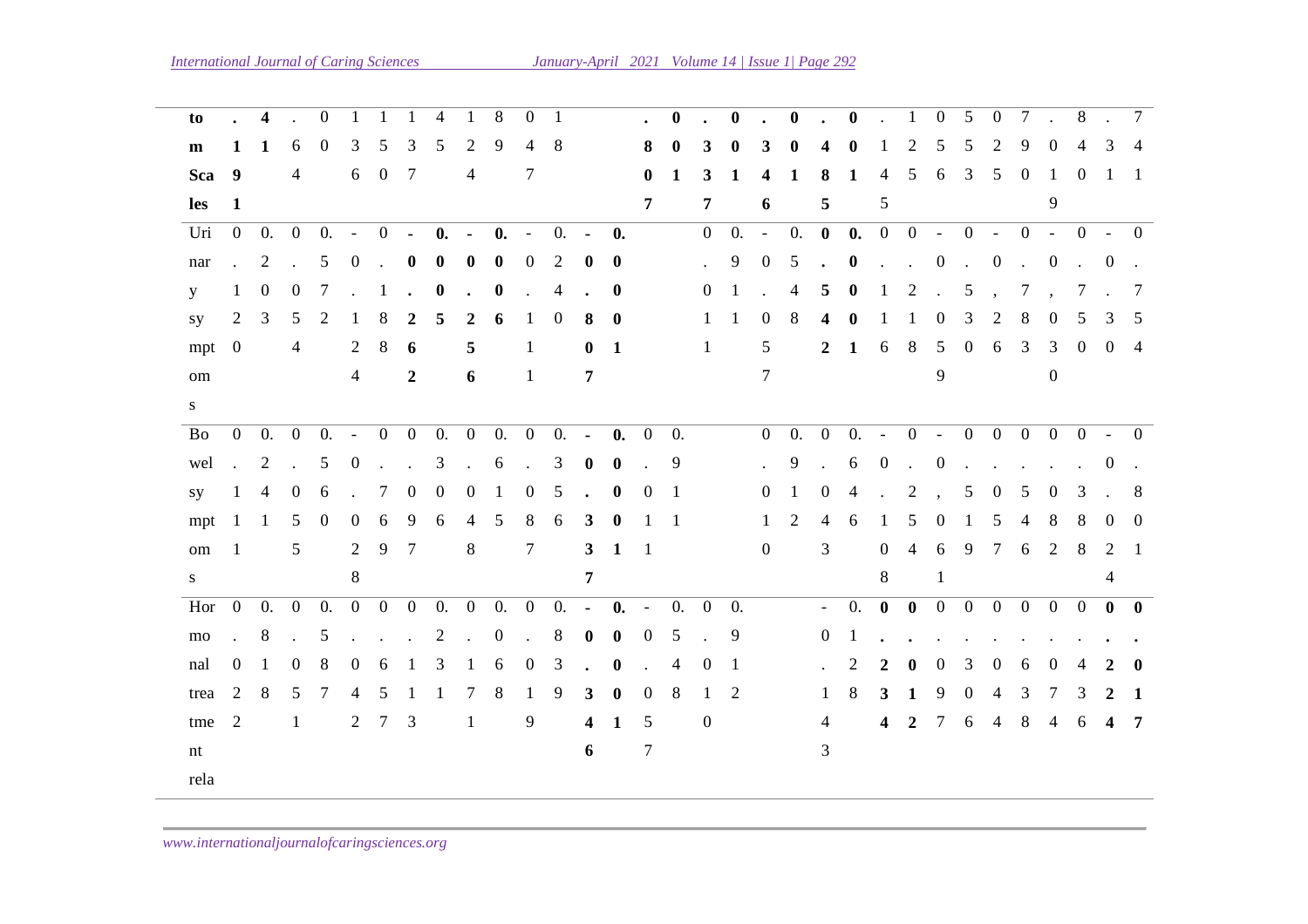| Sens                                   | $\overline{0}$   | $\boldsymbol{0}$ | $\boldsymbol{0}$ | $\boldsymbol{0}$ | $\boldsymbol{0}$ |                  |                  |                  |                  |                  | $\boldsymbol{0}$ | $\boldsymbol{0}$ | $\overline{0}$          | $\boldsymbol{0}$   |                          | $\boldsymbol{0}$ | $\mathbf{0}$             | $\mathbf{0}$     | $\boldsymbol{0}$         | $\boldsymbol{0}$ |                | $\boldsymbol{0}$        |                | $\mathbf{0}$ .   | $\bf{0}$         | $\boldsymbol{0}$ . |                  |                                              | $\bf{0}$                 | $\mathbf{0}$ .     | $\pmb{0}$        | 0.           |  |
|----------------------------------------|------------------|------------------|------------------|------------------|------------------|------------------|------------------|------------------|------------------|------------------|------------------|------------------|-------------------------|--------------------|--------------------------|------------------|--------------------------|------------------|--------------------------|------------------|----------------|-------------------------|----------------|------------------|------------------|--------------------|------------------|----------------------------------------------|--------------------------|--------------------|------------------|--------------|--|
|                                        |                  |                  |                  |                  |                  |                  |                  |                  |                  |                  |                  |                  |                         |                    | $\overline{9}$           |                  | 1                        |                  |                          |                  | 6              |                         |                |                  |                  |                    |                  |                                              |                          |                    |                  |              |  |
|                                        | $\mathbf{2}$     | 6                | 4                | 3                | 3                | 1                | 1                | 6                | 7                | 5                | $\boldsymbol{0}$ | 6                | 6                       | 3                  | $\mathfrak{S}$           | $\boldsymbol{0}$ | 6                        | 9                | 7                        | $\sqrt{6}$       | 9              | 7                       | 6              | 1                |                  |                    | 6                | $\mathbf{1}$                                 | $\boldsymbol{9}$         |                    | $\mathbf{3}$     | $\mathbf{1}$ |  |
|                                        | 2                | 9                |                  | 8                |                  |                  | 6                | 8                | 9                | 0                |                  |                  | 5                       | 5                  | $\mathbf{\Omega}$        | 3                | $\theta$                 |                  | 9                        | $\boldsymbol{0}$ | 1              | 3                       |                | $\bf{0}$         |                  |                    | 8                | 0                                            | 2                        | 4                  | 0                | $\bf{0}$     |  |
|                                        | 1                | 1                | $\theta$         | 8                | $\boldsymbol{0}$ | 6                | -1               | $\mathbf{0}$     | $\boldsymbol{0}$ | 3                | 1                | 2                | 0                       | 5                  |                          | 5                |                          | 5                | $\boldsymbol{0}$         | 3                |                | $\bf{0}$                | 4              | $\bf{0}$         |                  |                    | 4                | $\boldsymbol{0}$                             | $\boldsymbol{2}$         | 1                  | 8                | $\bf{0}$     |  |
| ctive                                  |                  |                  |                  |                  |                  |                  |                  |                  |                  |                  |                  |                  |                         |                    | $\theta$                 |                  | $\theta$                 |                  |                          |                  | $\bf{0}$       |                         |                | $\boldsymbol{0}$ |                  |                    |                  | $\bf{0}$                                     |                          | 0                  |                  | $\bf{0}$     |  |
| The Piper Fatigue Scale Scores<br>Affe | $\mathbf{0}$     | $\overline{0}$   | $\boldsymbol{0}$ | $\boldsymbol{0}$ | $\boldsymbol{0}$ | $\boldsymbol{0}$ | $\boldsymbol{0}$ | $\boldsymbol{0}$ | $\boldsymbol{0}$ | $\boldsymbol{0}$ | $\overline{0}$   | $\boldsymbol{0}$ | $\boldsymbol{0}$        | $\boldsymbol{0}$   | $\overline{\phantom{a}}$ | $\boldsymbol{0}$ | $\overline{\phantom{a}}$ | $\overline{0}$   | $\boldsymbol{0}$         | $\overline{0}$   | $\blacksquare$ | $\bf{0}$                | $\bf{0}$       | 0.               |                  |                    | $\bf{0}$         | $\mathbf{0}$ .                               | $\pmb{0}$                | $\mathbf{0}$ .     | $\bf{0}$         | 0.           |  |
|                                        |                  |                  | 7                |                  |                  |                  | 3                |                  | 8                |                  |                  |                  | 5                       |                    |                          |                  | 8                        |                  |                          |                  |                |                         |                |                  |                  |                    | 6                |                                              | $\overline{7}$           |                    |                  |              |  |
|                                        | 5                | 2                | 3                | 5                | 2                | 7                |                  | 5                |                  | Δ                | 3                |                  | 4                       | 5                  | 6                        | 8                | 0                        | 4                | 4                        | $\overline{2}$   |                | 4                       |                |                  | 6                | $\mathbf{1}$       | 8                |                                              | 6                        |                    | 4                | $\mathbf{1}$ |  |
|                                        | 1                | 2                |                  | Δ                |                  |                  |                  |                  |                  | 5                |                  |                  |                         | 2                  |                          |                  |                          | 5                | 3                        | 1                | 3              | $\overline{\mathbf{4}}$ |                |                  |                  | $\boldsymbol{0}$   |                  | 1                                            | $\bf{0}$                 | 7                  | ${\bf 8}$        | $\bf{0}$     |  |
| ral                                    | 2                |                  |                  |                  |                  | 9                |                  | 5                |                  | 2                |                  |                  |                         |                    |                          |                  |                          | 2                | 2                        |                  |                | 7                       |                |                  |                  |                    |                  | 6                                            |                          | 7                  | 5                | $\bf{0}$     |  |
| avio                                   |                  |                  |                  |                  |                  |                  |                  |                  | 0                |                  |                  |                  |                         |                    |                          |                  |                          |                  |                          |                  |                |                         |                |                  |                  | $\bf{0}$           | 0                | 3                                            | $\boldsymbol{0}$         | 4                  |                  | $\bf{0}$     |  |
| <b>Beh</b>                             | $\boldsymbol{0}$ | $\bf{0}$         |                  | $\boldsymbol{0}$ | $\boldsymbol{0}$ | $\boldsymbol{0}$ |                  | 0                |                  | $\boldsymbol{0}$ | $\mathbf{0}$     | $\bf{0}$         |                         | $\bf{0}$           | $\boldsymbol{0}$         | $\bf{0}$         |                          | $\boldsymbol{0}$ | $\boldsymbol{0}$         | $\boldsymbol{0}$ | $\bf{0}$       | $\boldsymbol{0}$        |                |                  | $\boldsymbol{0}$ | 0.                 |                  | $\boldsymbol{0}$ .                           | $\blacksquare$           | $\boldsymbol{0}$ . | $\boldsymbol{0}$ | 0.           |  |
|                                        |                  |                  |                  |                  | $\overline{7}$   |                  | 5                |                  | $\pmb{7}$        |                  |                  |                  | $\overline{\mathbf{5}}$ |                    |                          |                  |                          |                  | 3                        |                  |                |                         |                |                  |                  | 6                  |                  | $\sqrt{5}$                                   | $\mathfrak s$            |                    | 5                |              |  |
| aid                                    | $\mathfrak{S}$   |                  | 1                |                  | 5                | 6                | 5                |                  | $\bf{0}$         |                  | 9                |                  | 8                       | 1                  | $\boldsymbol{2}$         | 1                | 3                        |                  | 4                        |                  |                |                         |                |                  | 4                | 9                  |                  | 2                                            | $\theta$                 | 6                  | 9                | 8            |  |
| ce                                     | 9                | 6                |                  | 8                | 2                |                  |                  | 9                | 2                | 7                | $\overline{c}$   | 9                |                         |                    |                          | 0                | 4                        | 6                |                          | $8\,$            |                |                         | 3              |                  |                  |                    | 3                | 6                                            |                          | 6                  |                  | 3            |  |
| nen                                    | 0                |                  | 0                | $\boldsymbol{0}$ |                  | 0                |                  | 9                |                  | $\overline{c}$   | 0                | 5                |                         | 0                  | 5                        | $\boldsymbol{0}$ | 0                        | 4                |                          | $\overline{c}$   |                |                         | $\Omega$       |                  |                  |                    | $\bf{0}$         | 0                                            |                          | 2                  |                  | $\bf{0}$     |  |
| onti                                   |                  | 3                |                  | 9                | 0                |                  | 0                | $\theta$         |                  | 0                |                  | 7                | 0                       | $\bf{0}$           |                          | $\boldsymbol{0}$ |                          | 6                | 0                        | $\mathbf{1}$     |                |                         |                |                  |                  | 0                  |                  | $\boldsymbol{0}$                             | $\boldsymbol{0}$         |                    | $\bf{0}$         |              |  |
| Inc                                    | $\boldsymbol{0}$ | 0.               | $\boldsymbol{0}$ | 0.               |                  | $\bf{0}$         | $\overline{a}$   | 0.               | $\blacksquare$   | $\mathbf{0}$ .   | $\mathbf{0}$     | $\overline{0}$ . | $\blacksquare$          | $\boldsymbol{0}$ . | $\bf{0}$                 | $\mathbf{0}$ .   | $\boldsymbol{0}$         | $\overline{0}$ . | $\overline{\phantom{a}}$ | 0.               |                |                         | $\overline{0}$ |                  | $\boldsymbol{0}$ | $\blacksquare$     | $\boldsymbol{0}$ | $\boldsymbol{0}$<br>$\overline{\phantom{a}}$ | $\overline{\phantom{a}}$ | $\mathbf{0}$       |                  | $\mathbf{0}$ |  |
| ${\bf S}$                              |                  |                  |                  |                  |                  |                  |                  |                  |                  |                  |                  |                  |                         |                    |                          |                  |                          |                  |                          |                  |                |                         |                |                  |                  |                    |                  |                                              |                          |                    |                  |              |  |
| $\;$ om $\;$                           |                  |                  |                  |                  |                  |                  |                  |                  |                  |                  |                  |                  |                         |                    |                          |                  |                          |                  |                          |                  |                |                         |                |                  |                  |                    |                  |                                              |                          |                    |                  |              |  |
| mpt                                    |                  |                  |                  |                  |                  |                  |                  |                  |                  |                  |                  |                  |                         |                    |                          |                  |                          |                  |                          |                  |                |                         |                |                  |                  |                    |                  |                                              |                          |                    |                  |              |  |
| sy                                     |                  |                  |                  |                  |                  |                  |                  |                  |                  |                  |                  |                  |                         |                    |                          |                  |                          |                  |                          |                  |                |                         |                |                  |                  |                    |                  |                                              |                          |                    |                  |              |  |
|                                        |                  |                  |                  |                  |                  |                  |                  |                  |                  |                  |                  |                  |                         |                    |                          |                  |                          |                  |                          |                  |                |                         |                |                  |                  |                    |                  |                                              |                          |                    |                  |              |  |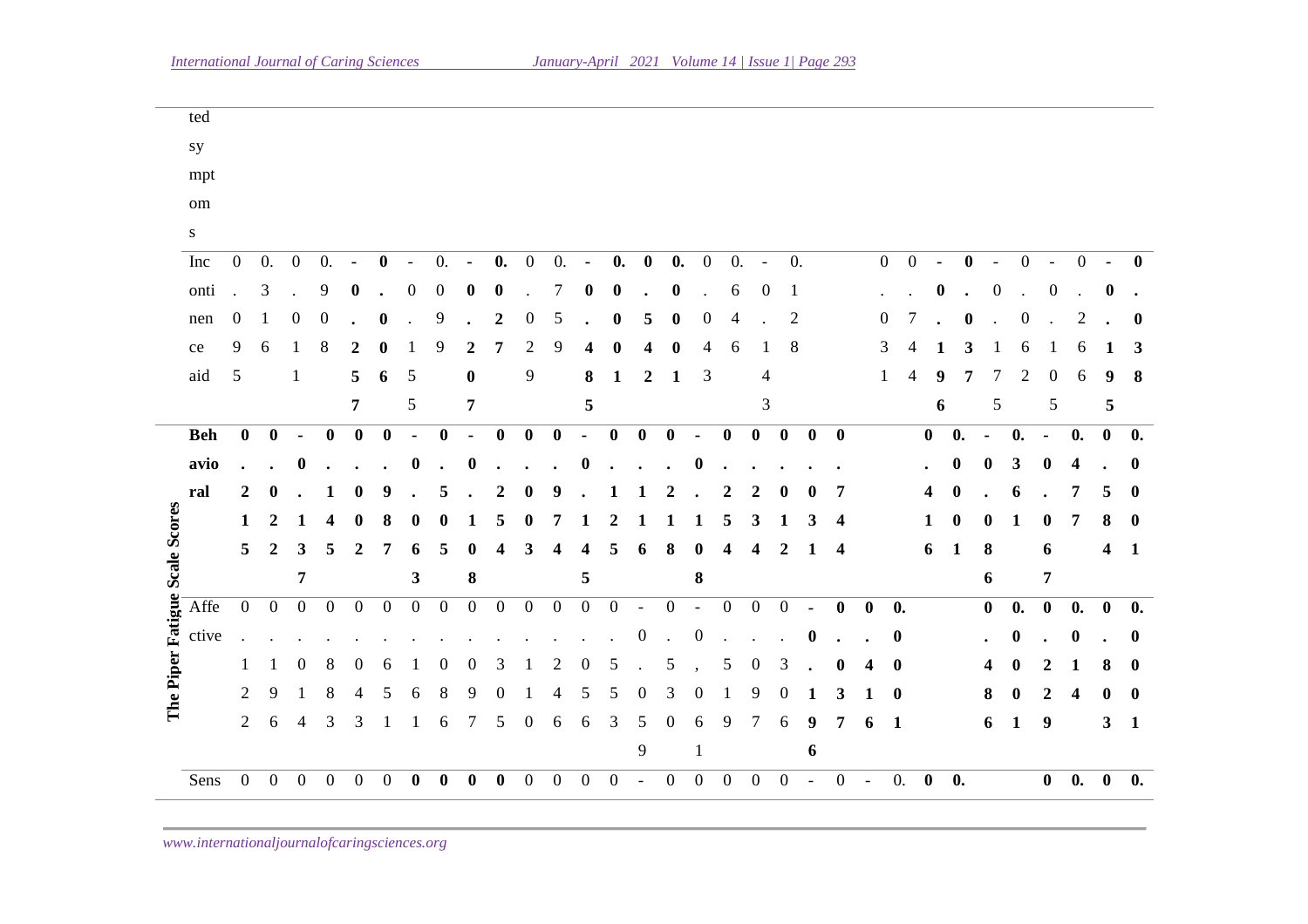| ory     |                |                         |                  |                   |                |                             |              |              |                |                |                     |                |              |                             | $\overline{0}$    | $\sim$             | $\sim$               |                            | $\mathbf{r}$ . The set of $\mathbf{r}$ |                |                 | $0 \quad .$          | $\overline{0}$       | 3                                         | $\sim$               | $\bf{0}$     |                         |                | $\ddot{\phantom{0}}$ | $\bf{0}$     | $\sim$         | $\mathbf{0}$ |
|---------|----------------|-------------------------|------------------|-------------------|----------------|-----------------------------|--------------|--------------|----------------|----------------|---------------------|----------------|--------------|-----------------------------|-------------------|--------------------|----------------------|----------------------------|----------------------------------------|----------------|-----------------|----------------------|----------------------|-------------------------------------------|----------------------|--------------|-------------------------|----------------|----------------------|--------------|----------------|--------------|
|         | $\Omega$       |                         | $\theta$         |                   |                | $\mathcal{D}_{\mathcal{L}}$ | 2            |              |                |                |                     |                | $\theta$     | 7                           |                   | 7                  | $\overline{0}$       | 5                          | $\overline{0}$                         | 6              | $\sim 10^{-11}$ | $\overline{0}$       | $\sim$               | -6                                        | 4                    | $\bf{0}$     |                         |                | 5 <sup>5</sup>       | $\bf{0}$     | 6              | $\bf{0}$     |
|         | 2              | 5                       | 2                | 8                 |                | 3                           |              | 2            | 9              |                |                     |                | 2            | 9                           | 2                 | 8                  | 5                    |                            | 4                                      | 3              |                 | 6                    | $\Omega$             |                                           | 8                    | $\mathbf{0}$ |                         |                | 4                    | $\mathbf{0}$ | 4              | $\mathbf{0}$ |
|         | 9              | 9                       | 6                | 3                 | 3              | 2                           | 7            | 0            | $\mathbf{0}$   | 3              | 9                   | 5              | 5            | $\overline{0}$              | 6                 | $\overline{3}$     | $7\phantom{.0}$      | 6                          | $\overline{4}$                         | 8              | 7               | 2                    | 8                    |                                           |                      | $3 \quad 1$  |                         |                | $\mathbf{3}$         | $\mathbf{1}$ |                | $4 \quad 1$  |
|         |                |                         |                  |                   |                |                             |              |              |                |                |                     |                |              |                             |                   |                    |                      |                            |                                        |                | $\mathcal{F}$   |                      | 6                    |                                           |                      |              |                         |                |                      |              |                |              |
| $\log$  | $\overline{0}$ |                         |                  | $0\quad 0\quad 0$ | $\overline{0}$ | $\overline{0}$              | $\bf{0}$     | $\bf{0}$     | $\overline{0}$ | $\overline{0}$ | $\ddot{\mathbf{0}}$ | $\overline{0}$ |              |                             |                   |                    |                      |                            |                                        |                |                 |                      |                      | $-0$ $-$ 0 0 0 0 0 $-$ 0 $-$ 0. 0 0. 0 0. |                      |              |                         |                |                      |              |                | $0\quad 0.$  |
| nitiv   |                |                         |                  |                   |                |                             |              |              |                |                | $\sim$              | $\sim$         | $\mathbf{0}$ | $\cdot$ 0                   |                   | $\sim$             | $\ddot{\phantom{a}}$ |                            | $\mathbf{r}$ . The set of $\mathbf{r}$ |                | $\overline{0}$  | $\sim 10^7$          | $\overline{0}$       | $\overline{4}$                            | $\ddot{\phantom{a}}$ | $\bf{0}$     |                         | $\cdot$ 0      |                      |              |                | $\cdot$ 0    |
| e/Mo    | $\Omega$       | 3                       | $\theta$         | 9                 |                | $\theta$                    |              |              |                |                |                     | $\Omega$       | $\mathbf{L}$ | 8                           |                   | $7\overline{ }$    | $\bf{0}$             | 3                          | $\Omega$                               | 4              | $\mathcal{L}$   | 2                    |                      | 7                                         | $\mathbf{2}$         |              | 5                       | $\mathbf{0}$   |                      |              | 5 <sub>1</sub> | - 0          |
| od      | 8              | 4                       | $\Omega$         | 4                 | 6              |                             | 8            | 4            | 2              | 8              |                     | 6              | $\theta$     | 4                           | $\Omega$          | 5                  | 8                    | 8                          | 7                                      | 3              |                 | 6                    | $\Omega$             |                                           | $\mathbf{2}$         |              | 4                       | $\mathbf{0}$   |                      |              |                | $2 \quad 0$  |
|         | 9              | $\overline{4}$          | 6                | 6                 | 8              | $\overline{4}$              | 9            | 4            | 6              | $\overline{3}$ | $\mathfrak{Z}$      | 6              | $\mathbf{1}$ | $\bf{0}$                    | $\overline{3}$    | $\overline{0}$     | $\overline{2}$       | 8                          | $\overline{4}$                         | 6              | $\overline{0}$  | 6                    | 6                    |                                           | 9                    |              |                         | $3 \quad 1$    |                      |              |                | $6 \quad 1$  |
|         |                |                         |                  |                   |                |                             |              |              |                |                |                     |                | 9            |                             | $\mathbf{0}$      |                    |                      |                            |                                        |                | 5               |                      | 7                    |                                           |                      |              |                         |                |                      |              |                |              |
| Total 0 |                | $\mathbf{0}$            | $\sim$           | $\overline{0}$    | $\overline{0}$ | $\overline{0}$              | $\bf{0}$     | $\bf{0}$     | $\overline{0}$ | $\overline{0}$ |                     |                |              | $0 \quad 0 \quad - \quad 0$ | $-0$ $-0$ $0$ $0$ |                    |                      |                            |                                        |                |                 | $-$ 0                | $\bf{0}$             |                                           | 0. 0                 |              | 0. 0                    |                | 0. 0 0.              |              |                |              |
|         |                |                         | $\boldsymbol{0}$ |                   |                |                             |              |              |                |                |                     |                | $\bf{0}$     | $\cdot$ 0                   |                   | $\Delta \sim 10^4$ | $\overline{0}$       | $\mathcal{L}^{\text{max}}$ | $\ddot{\phantom{1}}$                   |                | $\bf{0}$        | $\ddot{\phantom{a}}$ | $\ddot{\phantom{1}}$ | $\bf{0}$                                  | $\sim$               | $\mathbf 0$  | $\mathbf{r}$            | $\mathbf{0}$   | $\sim$               | $\bf{0}$     |                |              |
|         | $\mathbf 1$    | $\mathbf{0}$            |                  | 6                 |                |                             |              |              |                |                |                     |                |              | $7\phantom{.0}$             | $\cdot$ 7         |                    | $\sim$               | 8                          | $\overline{2}$                         | $\mathbf{0}$   |                 | $\mathbf{0}$         | 5                    | $\mathbf{0}$                              | 8                    | $\mathbf{0}$ | 6                       | $\mathbf{0}$   | 5                    | $\mathbf{0}$ |                |              |
|         | 9              | $\overline{\mathbf{4}}$ | $\theta$         | 4                 | 3              | 4                           | 9            |              | 3              | 6              |                     |                | 3            | 4                           | 3                 | 5                  | $\theta$             | $\theta$                   |                                        |                |                 | 3                    | 8                    | $\mathbf{0}$                              | 0                    | $\mathbf{0}$ | 4                       | $\mathbf{0}$   | 2                    | $\mathbf{0}$ |                |              |
|         |                | $1\quad 2$              | $\overline{4}$   | $\overline{4}$    | 8              | 3                           | $\mathbf{3}$ | $\mathbf{0}$ |                | 3              | 5                   | 5              |              | 1                           | $\overline{0}$    | $\overline{4}$     | 2                    |                            | $\overline{\mathbf{4}}$                | $\overline{7}$ | 9               | 8                    | $\boldsymbol{4}$     | 1                                         | 3                    | -1           | $\overline{\mathbf{4}}$ | $\blacksquare$ | 6 <sub>1</sub>       |              |                |              |
|         |                |                         | $\overline{4}$   |                   |                |                             |              |              |                |                |                     |                |              |                             |                   |                    | 4                    |                            |                                        |                | 5               |                      |                      |                                           |                      |              |                         |                |                      |              |                |              |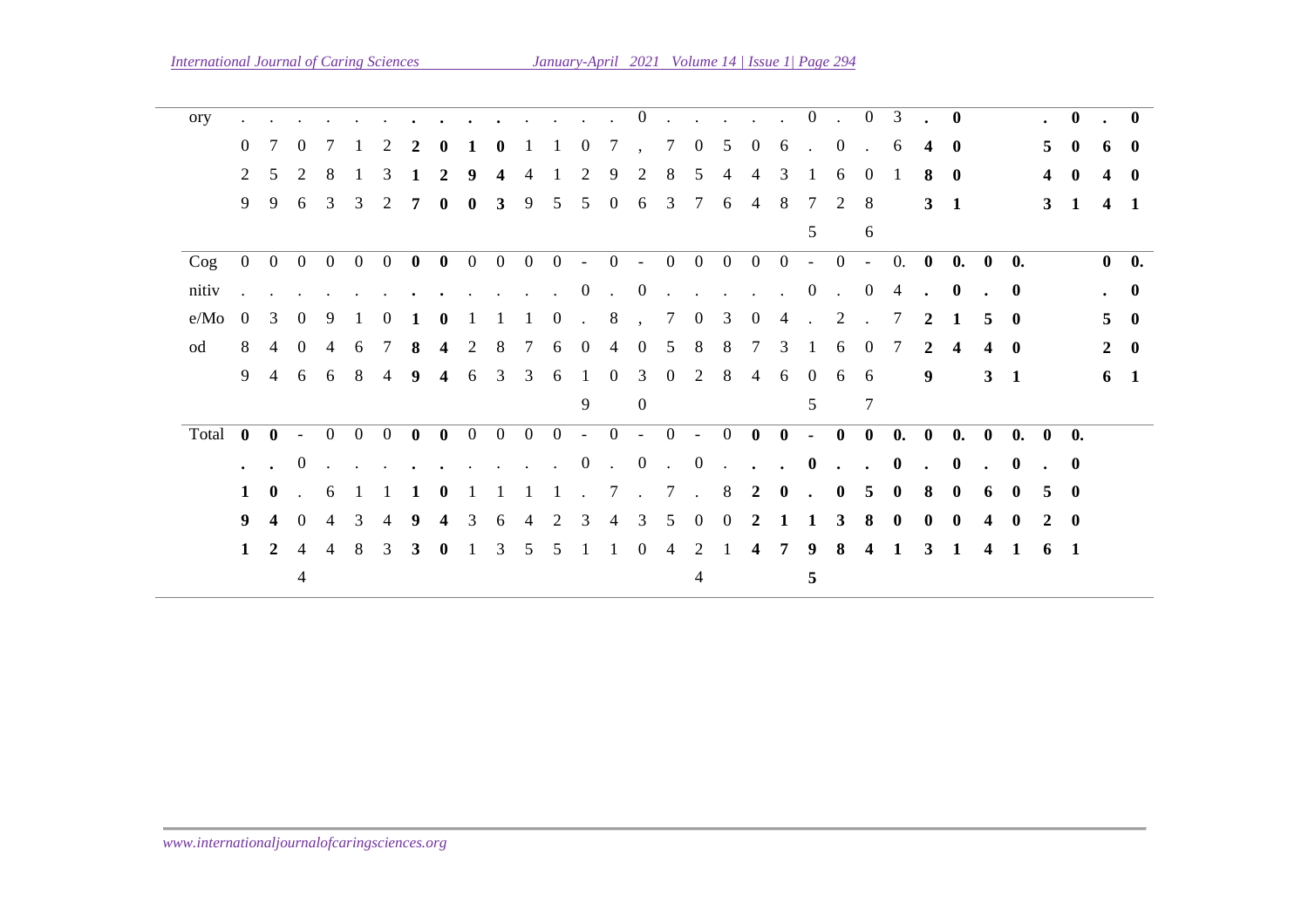*Correlation Between Patients' Fatigue and Quality of Life Scores:* Correlation between patients' fatigue and quality of life scores are presented in Table 3. Functioning scale correlated positively with sexual functioning (p: .042) and behavioral (p: .022), overall Piper Fatigue Scale (p: .042); negatively with symptom scale of EORTC QLQ-C30 (p: .0001), sexual activity (p: .041) and symptom scale of EORTC QLQ - PR25 (p: .041). Global health status had positive correlation with functional scale (p: .027) and negative correlation with incontinence aid (p: .006) (Table 3).

There was a positive correlation between the functional scale of EORTC QLQ - PR25 and sexual activity (p: .0001), sexual functioning (p: .0001), urinary symptoms (p: .005), sensory (p: .020), cognitive (p: .044) and overall Piper Fatigue Scale (p: .040). The sexual activity scores of EORTC QLQ - PR25 showed positive correlation with sexual functioning (p: .012), sensory scores of Piper Fatigue Scale (p: .043) and negative correlation with urinary symptoms (p: .006), incontinence aid (p: .027). The urinary symptom scores correlated positively with incontinence aid (p: .0001). The hormonal treatment related symptoms positively correlated with behavioral (p: .012) and overall Piper Fatigue Scale (p: .017). Incontinence aid showed negative correlation with affective (p: .037) and overall Piper Fatigue Scale (p: .038) (Table 3).

The behavioral scale of the Piper Fatigue Scale correlated positively with affective (p: .0001) and overall Piper Fatigue Scale (p: .0001). The affective scale of the Piper Fatigue Scale correlated positively with sensory (p: .0001), cognitive (p: .014) and overall Piper Fatigue Scale (p: .0001). The sensory scale of the Piper Fatigue Scale correlated positively with cognitive (p: .0001) and overall Piper Fatigue Scale (p: .0001). The cognitive/mood scale of the Piper Fatigue Scale correlated positively with overall Piper Fatigue Scale (p: .0001) (Table 3).

## **Discussion**

Experienced by most patients with prostate cancer, fatigue is a complex and versatile challenge. Fatigue negatively affects patients physically, psychologically, emotionally, and socially. Determination of correlation between fatigue and quality of life is critical in term of compliance and continuation of treatment (Porreca et al., 2018; Bourke et al., 2015). The aim of this study was to investigate the relationship between preoperative fatigue level and quality of life in prostate cancer patients.

*Fatigue Measures:* In line with the scores obtained in this study, it was determined that prostate cancer patients experienced mild (3.38±0.77) fatigue preoperatively. It was observed that fatigue affects the behavioral  $(4.04 \pm 1.45)$  subdomain mostly and cognitive/mood (2.46±0.77) subdomain at least. More than half of the patients included in the study experienced mild level of fatigue. It is known that one of the most common side effect of prostate cancer treatment is fatigue. It is stated that 50-90% of prostate cancer survivors experience fatigue during their treatment (Langston et al., 2013; Stasi et al., 2003; Charalambous & Kouta, 2016). Charalambous and Kouta (2016) reported that prostate cancer survivors experienced a low to moderate level of fatigue (Charalambous & Kouta, 2016). Although patients' experienced mild fatigue levels, preoperative fatigue should be managed for improving physical and emotional recovery from surgery.

*Quality of Life Measures:* In this study, patients reported high functional scale scores indicating no critical problems on these functions in preoperative period. Charalambous and Kouta (2016) found similar results to ours in patients with advanced prostate cancer undergoing chemotherapy (Charalambous & Kouta, 2016). Talcott el al. (2003) reported minimal urinary incontinence, bowel dysfunction before primary prostate cancer therapy (Talcott et al., 2003).

Prostate cancer patients experience erectile dysfunction due to aging, the cancer itself or treatment modalities. Erectile dysfunction affects patients sexual functioning and sexual activity resulting deteriorating in QoL (Talcott et al., 2003; Roth et al., 2008). Talcott el al. (2003) reported low sexual dysfunction scores in the pre-treatment period (Talcott et al., 2003). In the current study, a moderate level of sexual activity and high level of sexual functioning scores were determined. A possible explanation for these confusing results may be that in men generally do not feel confident to share their concerns about their sexual intimacy with others due to socialization and social/cultural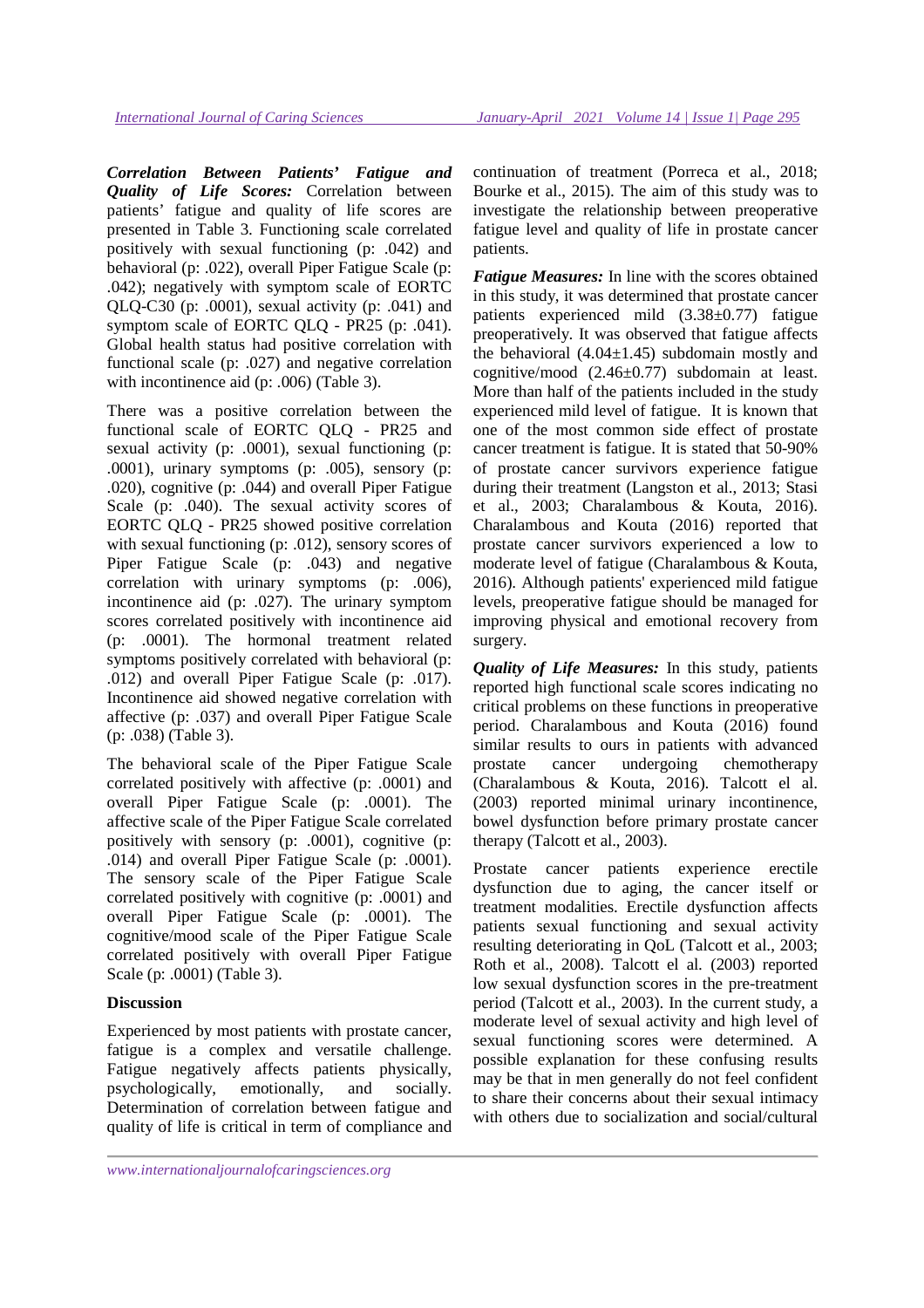norms. Surgical nurses should encourage patients about expressing their realistic feelings.

The global health status of the patients was found to be moderate  $(48.10 \pm 15.87)$ . Bach et al.  $(2011)$ reported a global health status of 73.8 points preoperatively (Bach et al., 2011). Arredondo et al. (2006) reported a preoperative global health status of 84.2 points for prostate cancer patients without comorbidities, 76.3 points with 1-2 comorbidities and 66.6 points for patients with 3 or more comorbidities (Arredondo et al., 2006). The mean global health status score in this study was lower than previous studies.

However, the symptom scales of EORTC QLQ-C30 were at satisfactory levels, the symptom scale scores of EORTC QLQ-PR25 were at high levels. This difference was an expected result indicating patients experience more prostate cancer related symptoms than general symptoms. Urinary symptoms and incontinence aid were the problems patients experienced most. These results indicate that surgical nurses should place special emphasis on educating patients about effective coping strategies that help them manage these symptoms in their daily life.

*Correlation between Patients' Fatigue and Quality of Life Scores:* It is reported in the previous studies that fatigue is a critical challenge that has a negative influence on prostate cancer patients QoL (Charalambous & Kouta, 2016; Sternberg et al., 2013; Ozdemir et al., 2019; Özkan & Akın, 2017). Sternberg et al. (2013) determined fatigue as a significant side effects affecting patients QoL negatively (Sternberg et al., 2013).

Similarly, it is reported that fatigue is a significant problem that affects QoL of patients with prostate cancer and advanced fatigue levels may affect prostate cancer patients' QoL negatively (Charalambous & Kouta, 2016; Ozdemir et al., 2019). Similarly, Özkan and Akın (2017) reported that advanced fatigue, which can occur at any stage of the disease, negatively affects the quality of life and leads to limitations in the functional area (Özkan & Akın, 2017). Contrary to expectations, in this study a positive significant correlation was found between functioning scale and overall Piper Fatigue Scale (p: .042).

**Study Limitations:** This study has some limitations. Firstly, generalizability of the findings is limited, given the use of a single regional hospital in Izmir. Secondly, the relationship between fatigue and quality of life in prostate cancer patients was measured only preoperatively and not monitored postoperatively. It is also acknowledged that these findings may vary in different cultural regions. Therefore, further studies should be performed in broader range of cultural settings throughout perioperative period.

#### **Conclusions**

Prostate cancer is the most frequent malignancy among men worldwide. Despite advances in diagnosis and treatment modalities, prostate cancer its self and treatment modalities causes side effects deteriorating patients' QoL. In this study, prostate cancer patients experienced mild fatigue in preoperative period. Prostate cancer its self and treatment modalities causes fatigue which effects QoL of patients preoperatively. It is recommended that surgical nurses who are responsible for caring prostate cancer patients should provide support to their patients for minimizing preoperative fatigue and improving quality of life. In addition, future prospective studies comparing the effect of fatigue on quality of life during all perioperative period are warranted.

**Acknowledgements:** The authors thank the patients who contributed to this study.

#### **References**

- Arredondo SA., Elkin EP., Marr PL., Latini DM., DuChane J., Litwin MS & et al. (2006). Impact of comorbidity on health-related quality of life in men undergoing radical prostatectomy: data from CaPSURE. Urology, 67(3):559-565.
- Bach P., Döring T., Gesenberg A., Möhring C. & Goepel M. (2011). Quality of life of patients after retropubic prostatectomy - pre- and postoperative scores of the EORTC QLQ-C30 and QLQ-PR25. Health Qual Life Outcomes, 9:93.
- Bourke L., Boorjian SA., Briganti A., Klotz L., Mucci L., Resnick MJ. & et al. (2015). Survivorship and improving quality of life in men with prostate cancer. Eur Urol, 68(3):374-383.
- Can G. (2001). Evaluation of Fatigue and Care Needs in Patients with Breast Cancer (dissertation). Istanbul University Turkey: (in Turkish)
- Cankurtaran ES., Ozalp E., Soygur H., Ozer S., Akbiyik DI. & Bottomley A. (2008). Understanding the